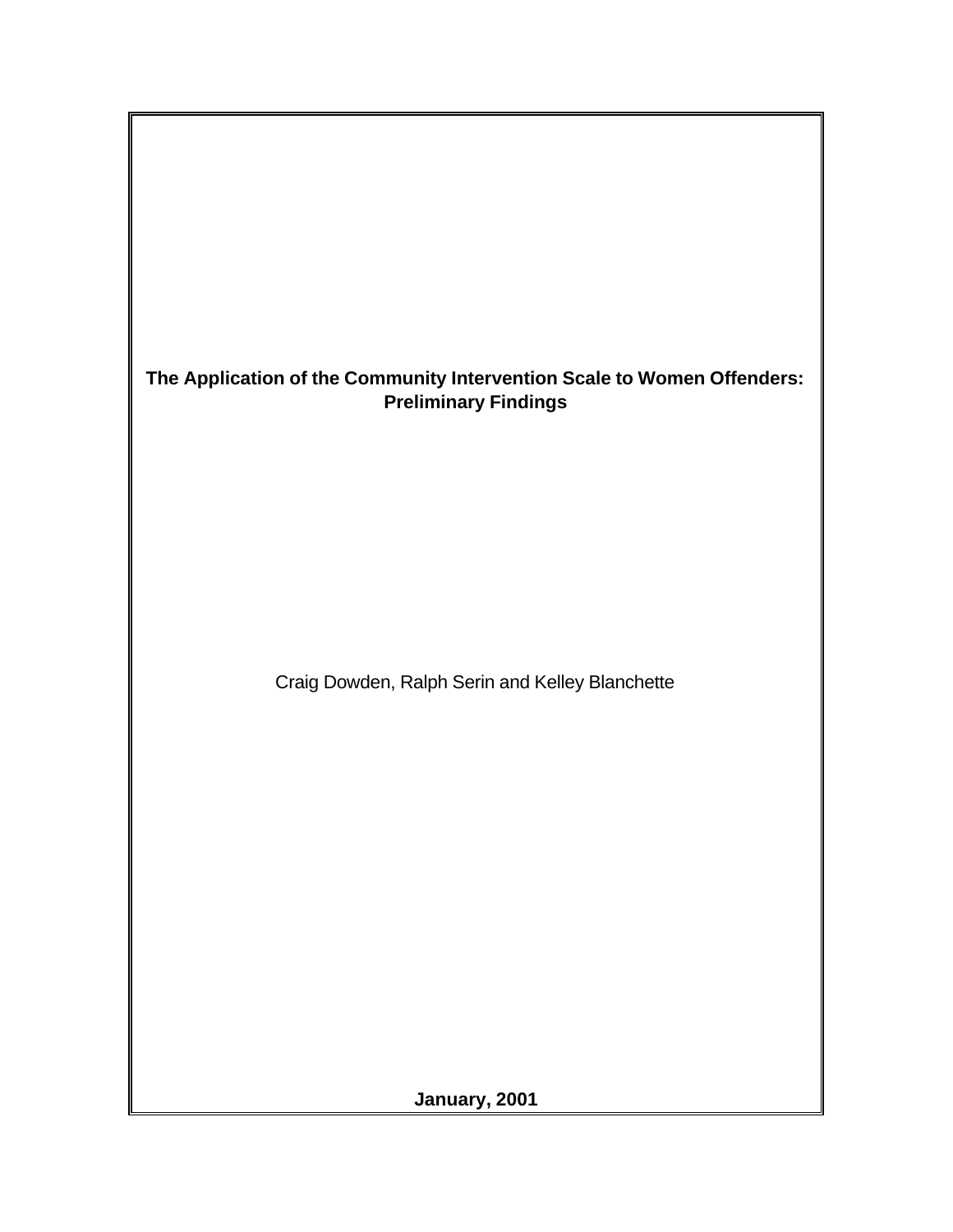### **EXECUTIVE SUMMARY**

The appropriate management of offenders on conditional release is one of the keys to their successful community reintegration. Consequently, one of the primary tasks of probation and parole officers is to continuously evaluate and assess offender needs. The Community Intervention Scale (CIS) and its predecessor, the Community Risk/Needs Management Scale (CRNMS) is the risk/needs assessment instrument used by the Correctional Service of Canada (CSC) to allocate resources in terms of frequency of contact for offenders who are under community supervision. Previous research, however, has not demonstrated the utility of the CIS with female offenders.

Therefore, the purpose of the present investigation was to explore the utility of the CIS with a large sample of federally sentenced women offenders ( $N = 725$ ) who were under some form of conditional release. The sample selected was predominantly a Caucasian, low-risk group of offenders. However, since the primary focus of this report was to explore women offender needs, the majority of the analyses examined this area.

The data demonstrated that the vast majority of offenders experienced problems in each of the need domains with the exception of attitudes. In addition, the proportion of offenders who experienced problems in these areas generally declined the longer they were in the community. Nonetheless, the proportion of women who experienced problems in the attitude and personal/emotional domains remained relatively stable throughout the follow-up period.

The employment domain appeared to be particularly problematic for this sample of women offenders. Notably, the proportion that experienced substance abuse problems was quite small when compared to the other need domains. This was

ii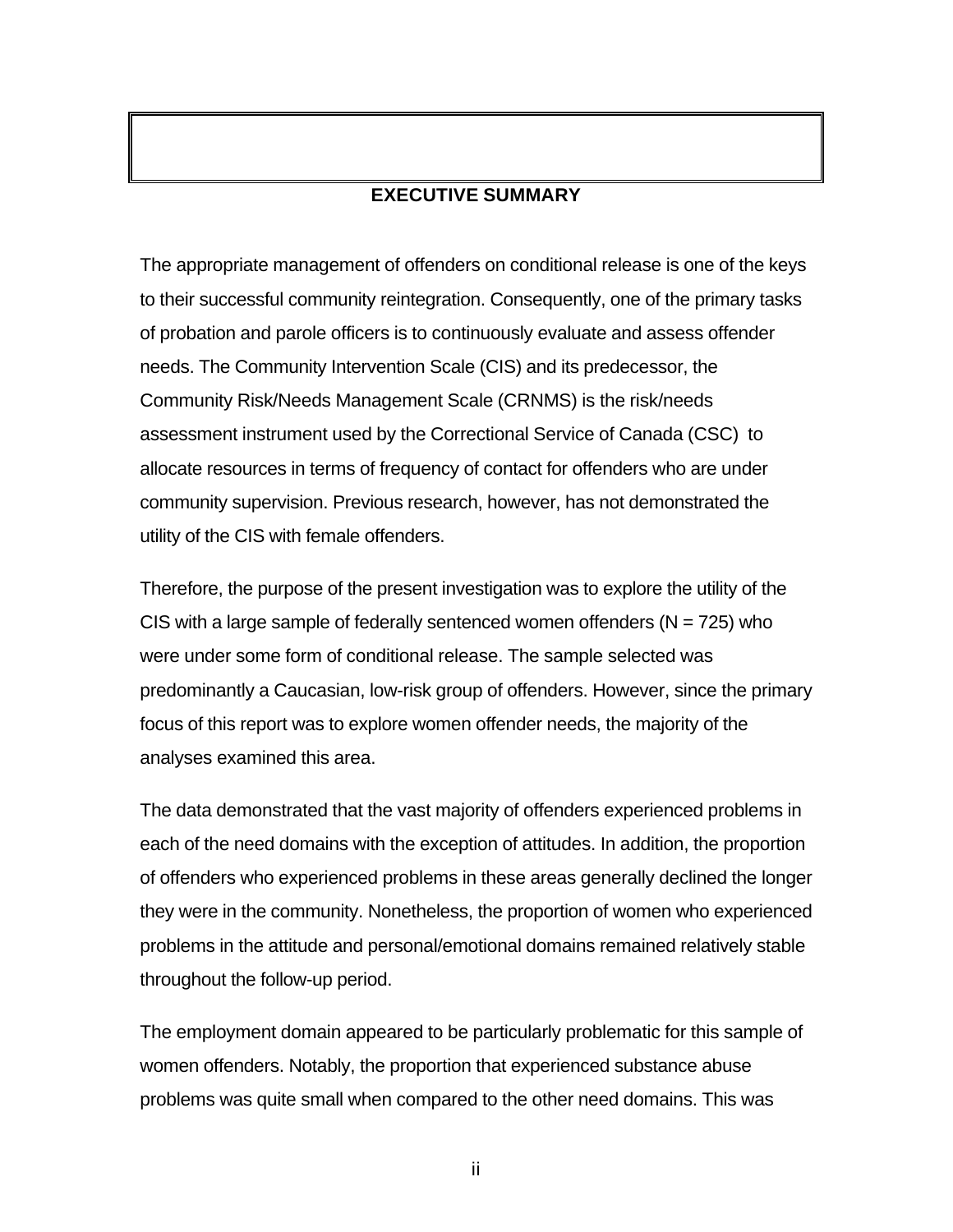surprising, as many researchers have suggested that substance abuse is one of the primary need areas for women offenders.

The final set of analyses focused on whether offenders who experienced problems in a particular need domain were significantly more likely to recidivate than those who did not. Interestingly, each of the domains of the CIS with the exception of marital/family was significantly related to post-release outcome. Further, four of the domains (associates, community functioning, personal/emotional, and substance abuse) were positively correlated with violent recidivism. Also, offenders whose needs increased in severity while under community supervision were significantly more likely to recidivate than those whose problem areas stayed constant or decreased. This latter finding highlights the important contribution of dynamic and repeated need assessment to the management of offenders on conditional release.

The results from the present investigation provide a relatively comprehensive overview of women offender needs assessment in the community and its relation to recidivism.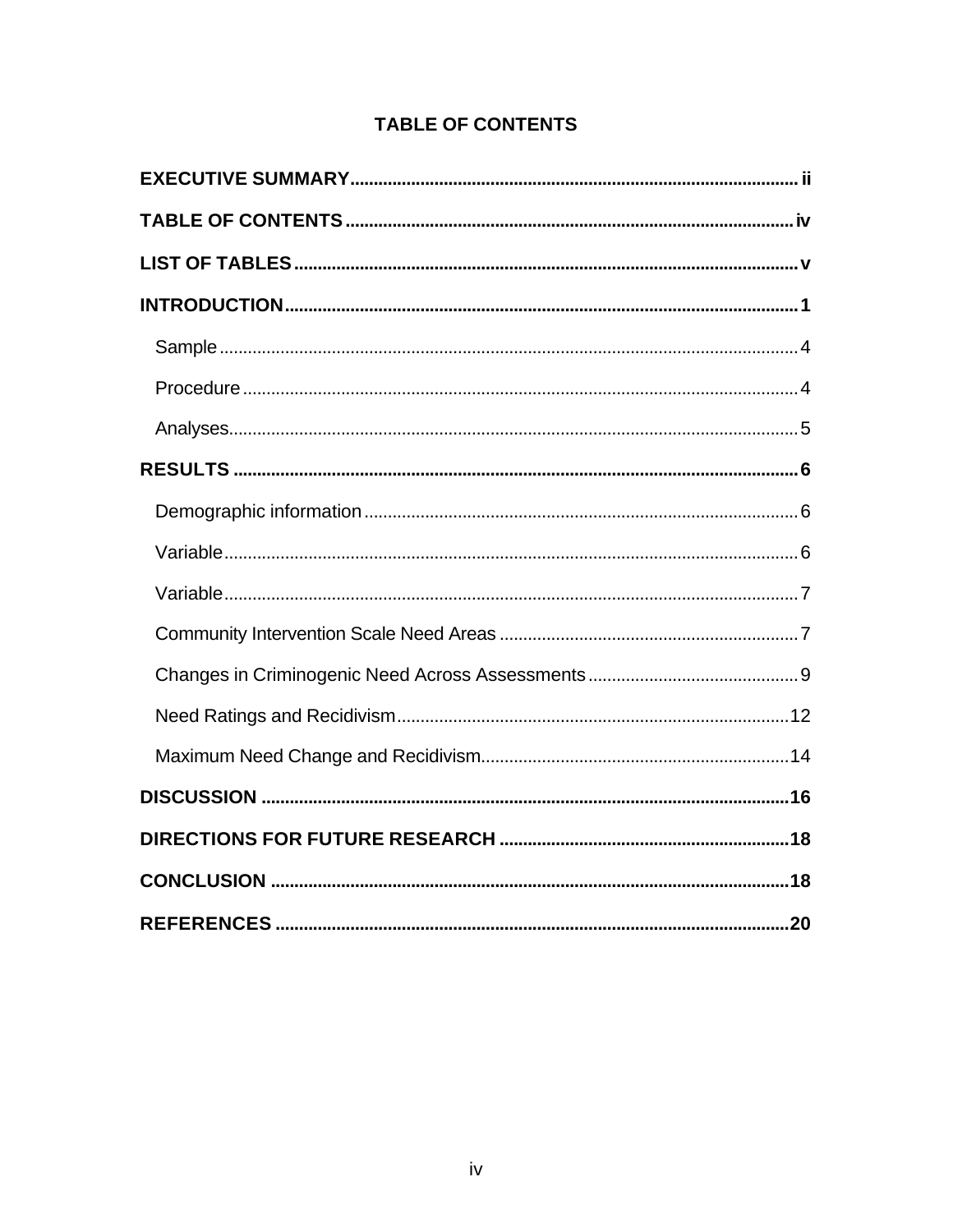# **LIST OF TABLES**

| Table 1 |                                                                |  |
|---------|----------------------------------------------------------------|--|
| Table 2 |                                                                |  |
| Table 3 | Proportion of Women Offenders who Experienced Problems in Each |  |
| Table 4 | Rates of Recidivism Across Each of the CIS Need Domains.  13   |  |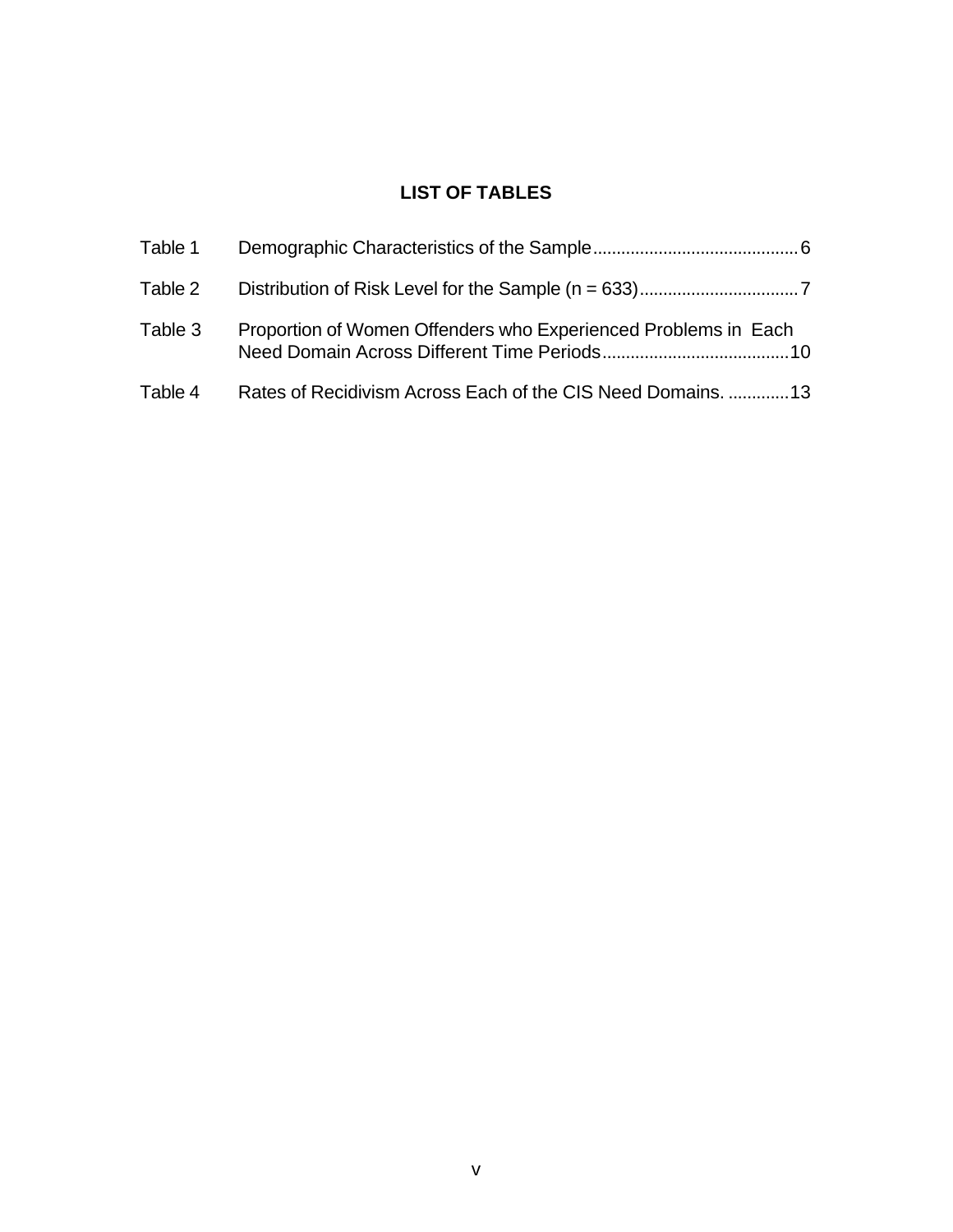#### **INTRODUCTION**

The assessment and evaluation of an offender's risk and need level is of paramount importance in the development of an appropriate community reintegration plan. An equally important consideration is to detect changes that take place within these need areas such that appropriate interventions can be ensured to be responsive. The Community Intervention Scale (CIS) and its predecessor, the Community Risk/Needs Management Scale (CRNMS) is the risk/need assessment instrument used by the Correctional Service of Canada (CSC) to achieve this goal. It provides a comprehensive and systematic assessment methodology to continuously evaluate the changing need levels of offenders who are under community supervision.

The CIS is an empirically validated and theoretically based assessment instrument which, predominantly focuses on the criminogenic need areas of offenders. Criminogenic needs, by definition, are those dynamic risk factors that, when present, are associated with increased levels of criminal activity (Andrews & Bonta, 1998). Non-criminogenic needs on the other hand are also dynamic, but changes in these need areas are unrelated to recidivism.

The CIS is administered to an offender approximately every six months throughout his/her conditional release period. There are twelve need domains included within the CIS. These are academic/vocational skills, employment pattern, financial management, marital/family relationship, companions/significant others, living arrangements, behavioral/emotional stability, alcohol usage, drug usage, mental ability, health and attitude. However, similar categories within these twelve domains are commonly combined to form seven primary need areas, which include associates, attitudes, community functioning, employment, marital/family, personal/emotional, and substance abuse.

Two separate studies explored the utility of these need domains for managing Canadian federal offenders on conditional release. Motiuk and Porporino (1989)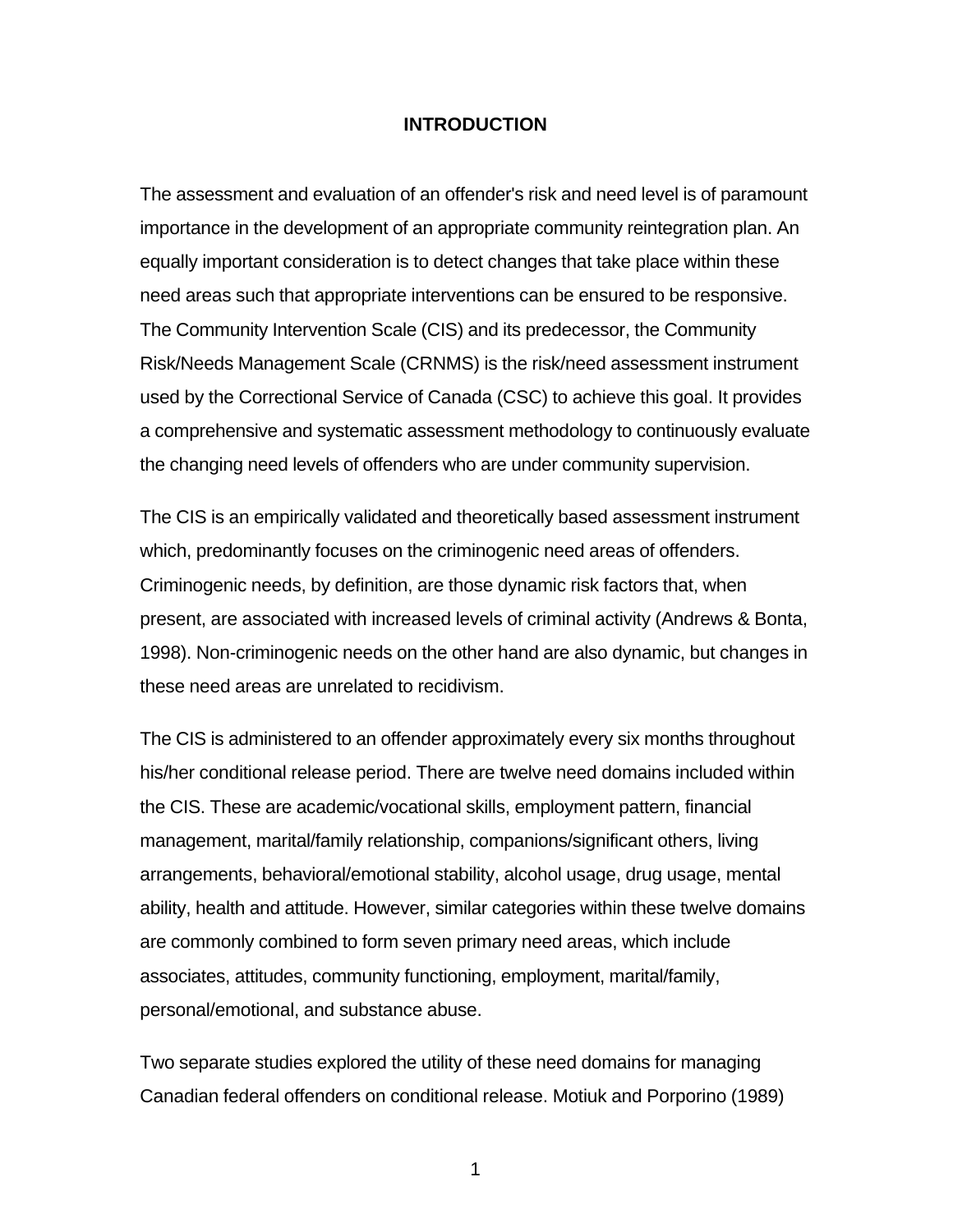reported that during the field tests of the CRNMS that ten of the twelve need dimensions (with the exception of mental ability and health) were significantly correlated with conditional release suspension over a six-month period. These results were essentially replicated in a larger study (Motiuk, 1996) whereby each of the need domains with the exception of health was significantly correlated with postrelease outcome. These studies provided strong evidence that problems in these need areas were related to post-release outcome. Concomitantly, it would appear that increased knowledge of these factors should enhance our management capabilities of offenders in the community.

Although the previous studies provided confirmatory evidence for these needs in the prediction of offender recidivism, meta-analytic studies have become an increasingly popular statistical methodology to examine the strongest predictors of offender recidivism. A meta-analysis is the statistical aggregation of the results from a group of studies in order to provide an overall conclusion. The advantage of metaanalytic techniques over traditional literature reviews is that the conclusions are reached through quantitative statistical analyses rather than through subjective interpretations. The meta-analytic evidence to date has demonstrated that the majority of the domains that are assessed by the CIS are moderate to strong predictors of criminal recidivism (Brown, 1998).

Despite this consistency, even for men and women offenders, there may be important differences between the needs of each. In particular, factors such as childcare/pregnancy and physical/sexual abuse have been noted (Koons et al., 1997). The importance of attending to the specific needs of women offenders and the necessity of gender-specific programming and assessment have also been emphasized (Blanchette, 1997; Chesney-Lind, 1998; Covington, 1998; Koons et al., 1997). Despite this call for gender-specific treatment and assessment, there is still the need to explore the applicability, to women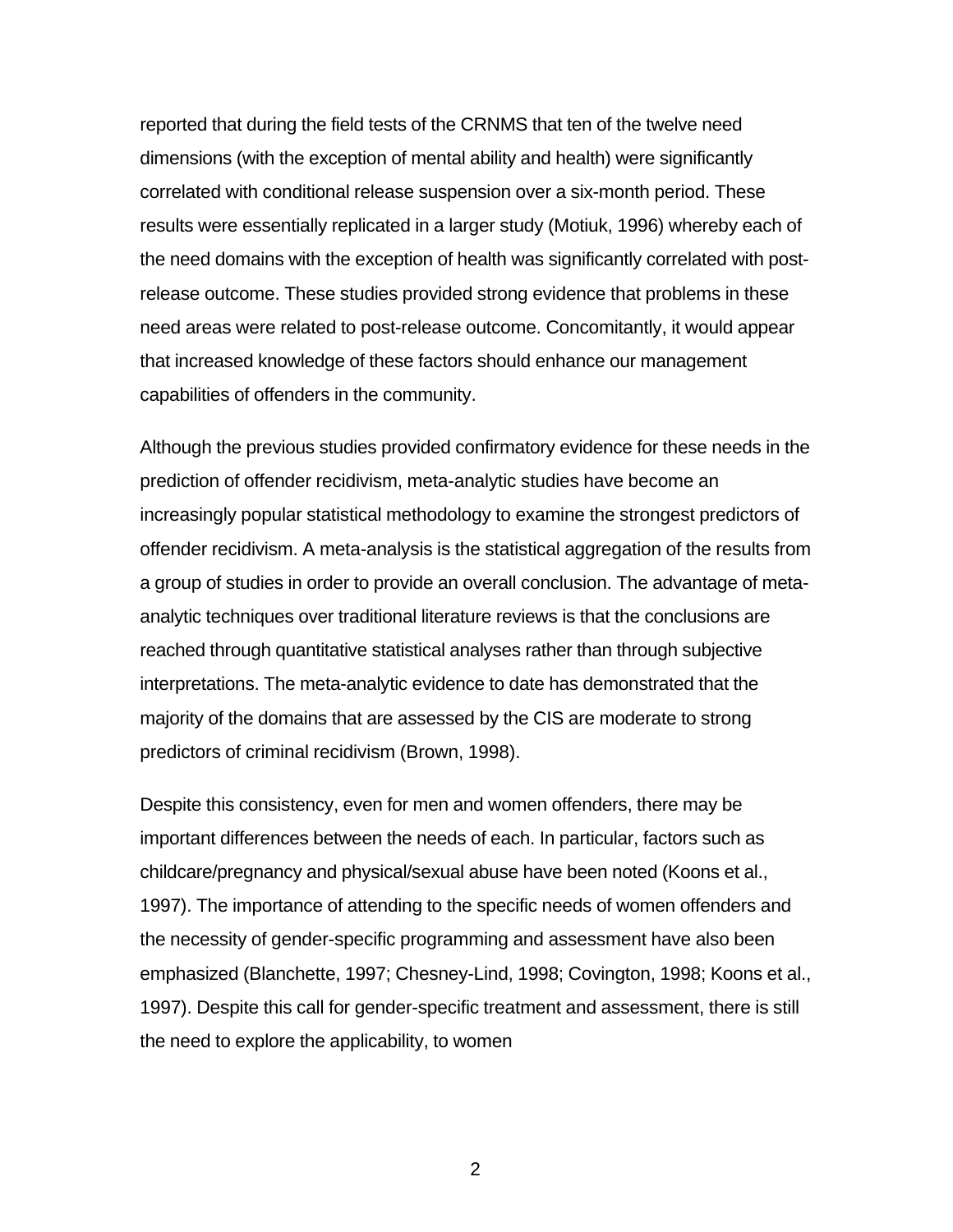offenders, of the principles of effective correctional practice (i.e. risk, need, and responsivity) as outlined within the broader correctional treatment literature (Koons et al; 1997).

Some evidence has suggested that there is overlap between "what works" for both female and male offender populations. A study conducted by Coulson, Ilacqua, Nutbrown, Giulekas, and Cudjoe (1996) revealed increased risk scores on the Level of Service Inventory (LSI).<sup>1</sup>

A similar pattern of findings has also been reported in the correctional treatment literature for female offenders. Dowden and Andrews (1999), in conducting the first meta-analysis of the correctional treatment literature for female offenders, reported comparable findings to the broader correctional treatment literature. Their results suggested that the principles of effective correctional treatment were sufficiently robust to impact outcome regardless of the gender of the treatment sample. However, the authors stressed the importance of gender as a specific responsivity factor, noting that research on gender-specific treatment is virtually absent in the literature.

From a general perspective, this review suggests it may be possible to utilize assessment materials developed for male offenders with women offenders, while being cognizant of potential limitations. The purpose of this study is to investigate the applicability of the CIS to federal women offenders who are under community supervision.

l

Andrews & Bonta (1995) was associated with increased levels of recidivism. However, Coulson et al. (1996) noted that new risk categories had to be developed, as the mean score for female offenders on the LSI was lower than those previously reported for male offenders. Although this study supported the applicability of standardized risk assessment scales for female offenders, the norms varied by gender.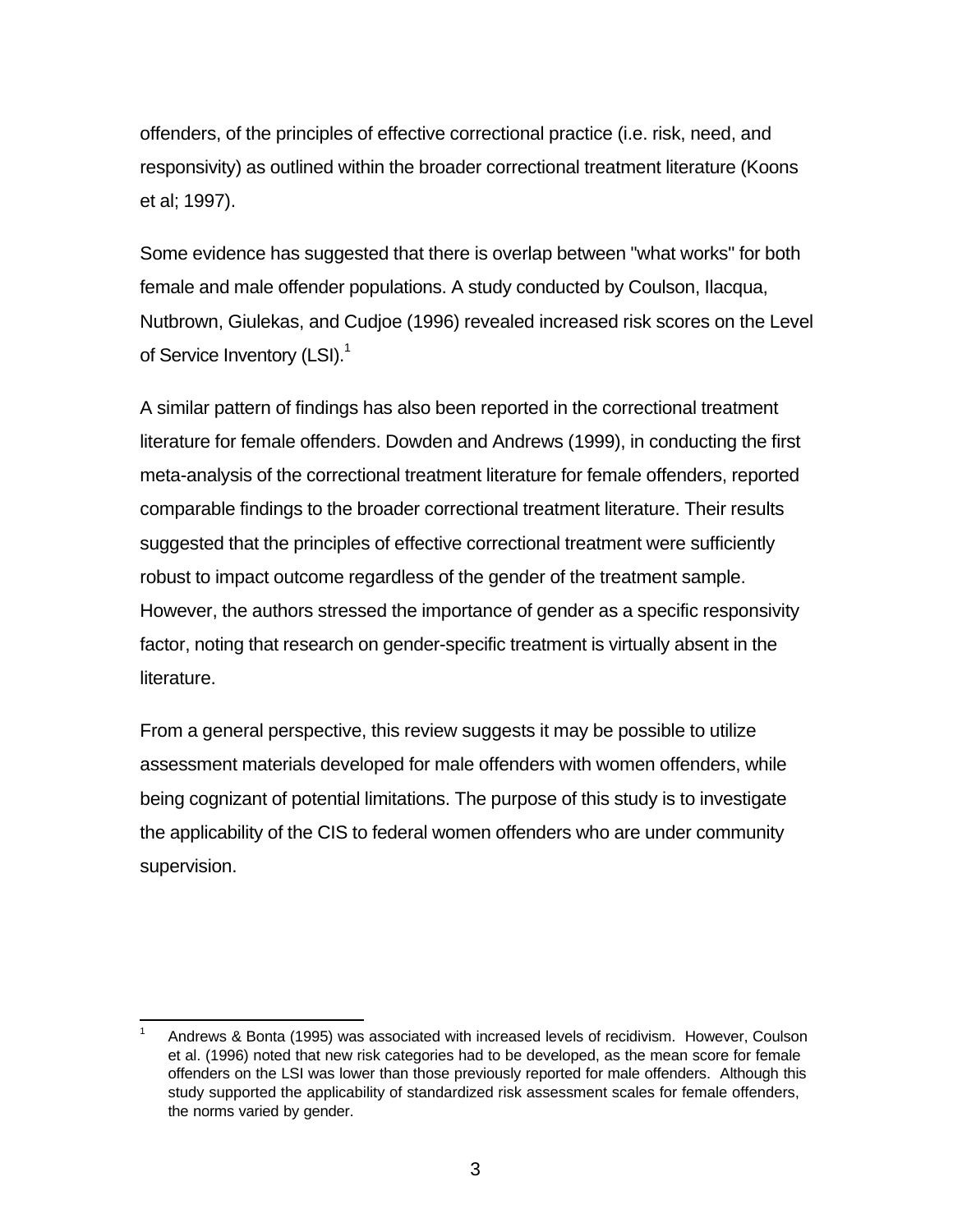## **METHODOLOGY**

### **Sample**

The sample for this study was extracted on May  $1<sup>st</sup>$ , 1999, from the Correctional Service of Canada Offender Management System, an automated database. All the study participants were federal women offenders who:

- had been admitted to federal custody and received a comprehensive intake assessment to identify risk and needs;
- had been released into the community by the study extraction date;
- had available Canadian Police Information Centre records (which documents official offence history); and
- had been administered the CIS at least once during their conditional release period.

### **Procedure**

The twelve need domains of the CIS were aggregated to form seven need domains consistent with the Dynamic Factors Identification and Analysis (DFIA); the risk/needs assessment instrument administered to all incoming federal inmates.

Similar to its predecessor, the CRNMS, the CIS provides an overall rating for the offender on each target domain based on a four-point continuum. The scale ranges from "asset to community adjustment" (not applicable to the personal/emotional and substance abuse domains) to "considerable need for improvement." The two intermediate ratings are "no need for improvement" and "some need for improvement".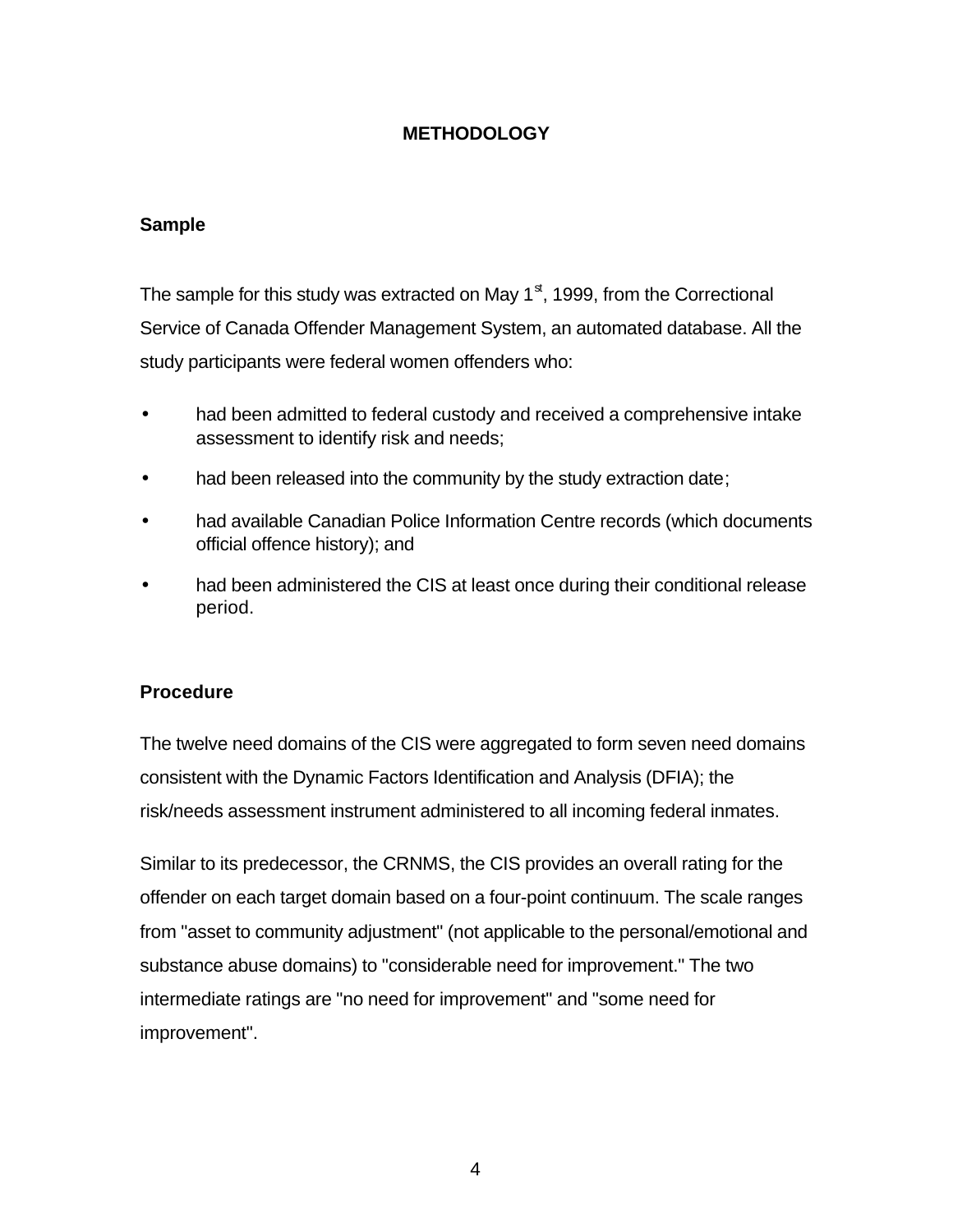For the present investigation, the rating scale was collapsed and the scores were dichotomized to indicate the presence or absence of a particular need. "Asset to community adjustment" and "no need for improvement" were combined to indicate the absence of a particular need. The domains that were scored as "some" or "considerable" need for improvement indicated the presence of need.

### **Analyses**

The initial analyses focused on the demographic characteristics of the entire sample. The variables examined included age; ethnicity, marital status and overall risk level at intake and provided a reasonably comprehensive overview of women offenders currently under community supervision in Canada.

Subsequent analyses focused on the need areas of this sample of offenders over an extended period of community supervision. Four different time periods were sampled (less than 6 months, 6-12 months, 12-24 months, and more than 24 months). It was hypothesized that as the length of time in the community increased, the proportion of offenders who experienced problems in a particular need area would decline. This trend has been found in previous research investigating changes in offender need during community supervision (Motiuk, 1997).

Finally, each of the individual need domains was correlated with recidivism to explore its predictive utility. In other words, would those offenders who scored higher on these need domains experience higher rates of recidivism than those without such needs?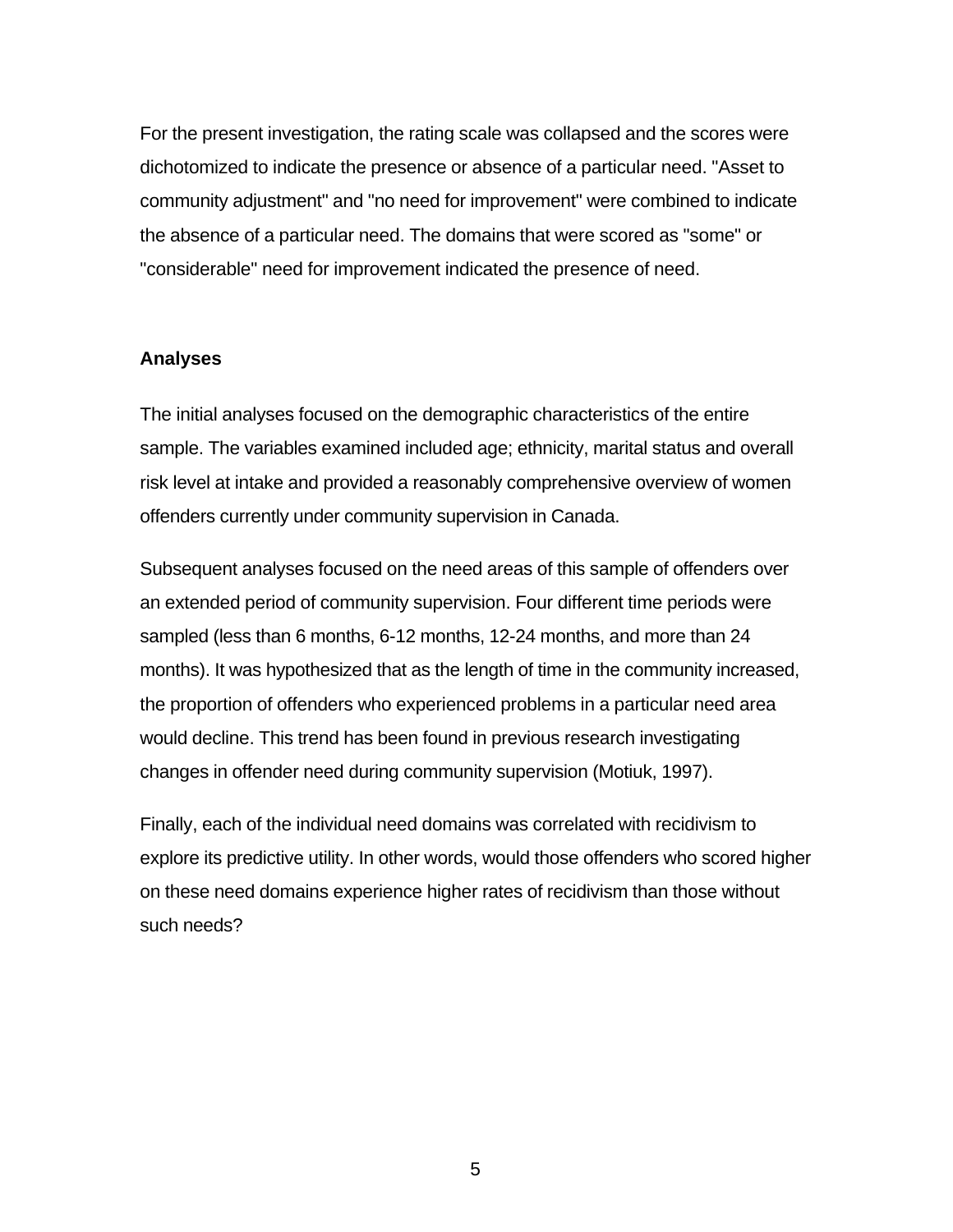### **RESULTS**

### **Demographic information**

The final sample consisted of 633 women offenders who were on some form of conditional release and had been assessed at least once on the Community Intervention Scale (or its predecessor the CRNMS). Offenders ranged between 21 to 78 years of age (mean age = 38.0 years). Table 1 presents additional demographic information for our sample of women offenders.

| <b>Variable</b>           | Frequency ( $n = 633$ ) |  |  |
|---------------------------|-------------------------|--|--|
| Race                      |                         |  |  |
| Caucasian                 | 381 (60.2%)             |  |  |
| <b>Black</b>              | 59 (9.3%)               |  |  |
| <b>Native</b>             | 113 (17.9%)             |  |  |
| Other/Unknown             | 80 (12.6%)              |  |  |
| <b>Marital Status</b>     |                         |  |  |
| <b>Married/Common Law</b> | 208 (32.9%)             |  |  |
| Divorced/Separated        | 110 (17.4%)             |  |  |
| Single                    | 270 (42.7%)             |  |  |
| Widow                     | 15 (2.4%)               |  |  |
| Unknown                   | 30 (4.7%)               |  |  |

**Table 1 Demographic Characteristics of the Sample**

The risk levels assigned at intake for this sample of women offenders are presented in Table 2. Not surprisingly, the vast majority (68%) of the women offenders residing in the community were classified as low risk at intake. This follows the risk principle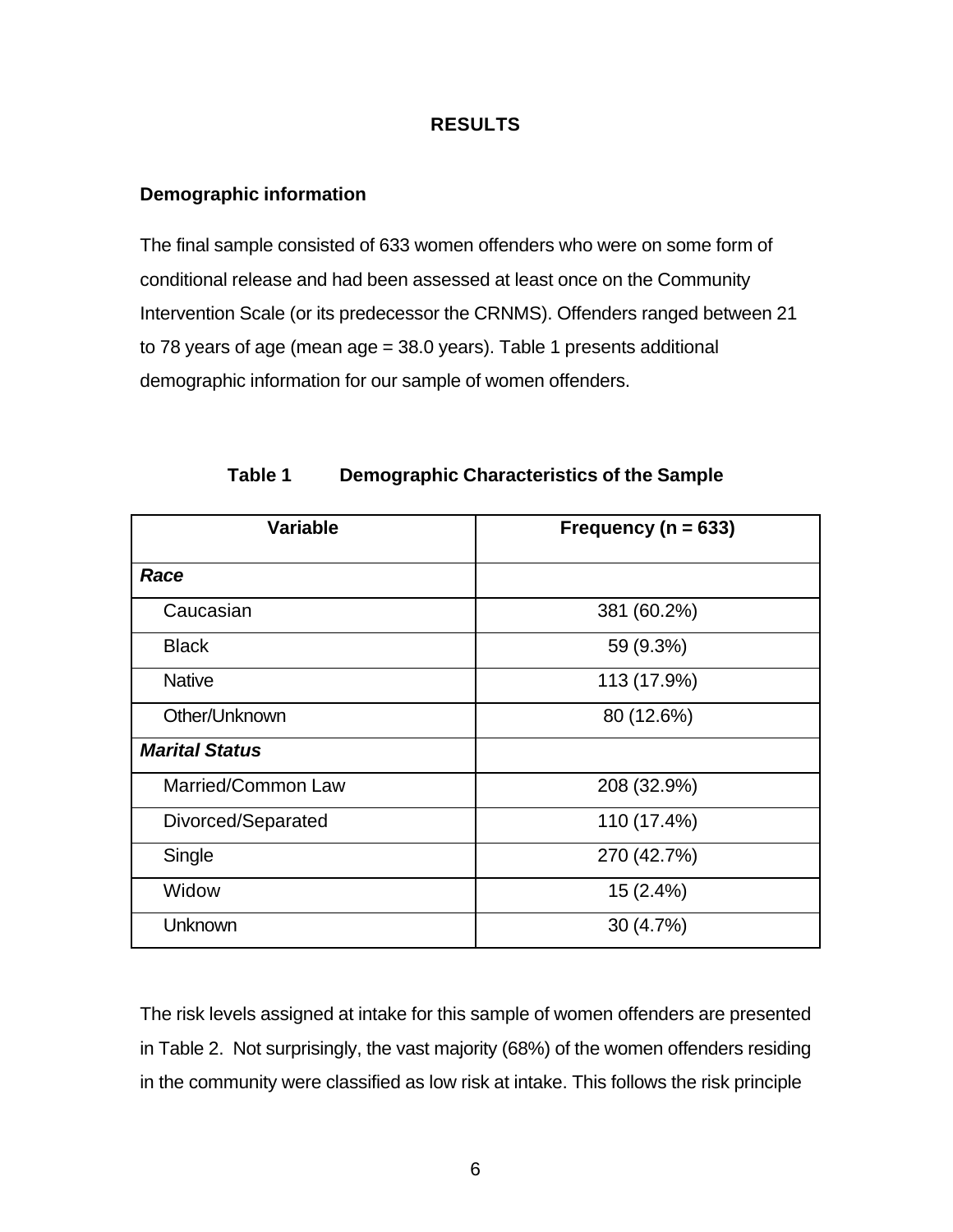of case classification (Andrews & Bonta, 1998) which states that lower-risk cases should receive minimum intervention and should be placed on community supervision. This is an informed offender management strategy that has been supported by previous primary and meta-analytic research (Andrews, Dowden, & Gendreau, under review; Lipsey, 1995).

### **Table 2 Distribution of Risk Level for the Sample (n=633)**

| <b>Variable</b>   | Frequency ( $n = 633$ ) |  |
|-------------------|-------------------------|--|
| <b>Risk Level</b> |                         |  |
| Low               | 431 (68.1%)             |  |
| Moderate          | 90 (14.2%)              |  |
| High              | 112 (17.7%)             |  |

## **Community Intervention Scale Need Areas**

Each offender who is under community supervision is assessed using the Community Intervention Scale approximately once every six-months for the duration of her conditional release period. The purpose of this re-assessment is to monitor any changes in an offender's need level to ensure that an appropriate level of supervision be provided, responsive to the offender's current situation. This dynamic risk assessment approach provides maximum flexibility for properly managing an offender who is under supervision.

Clearly, offenders' needs change during their period of conditional release. For example, one need area for an offender is the area of antisocial associates. It is possible that during her conditional release this could become less of a concern, but that substance abuse concerns arise (or vice versa). If the community interventions that were assigned for this offender were based on the original CIS rating, they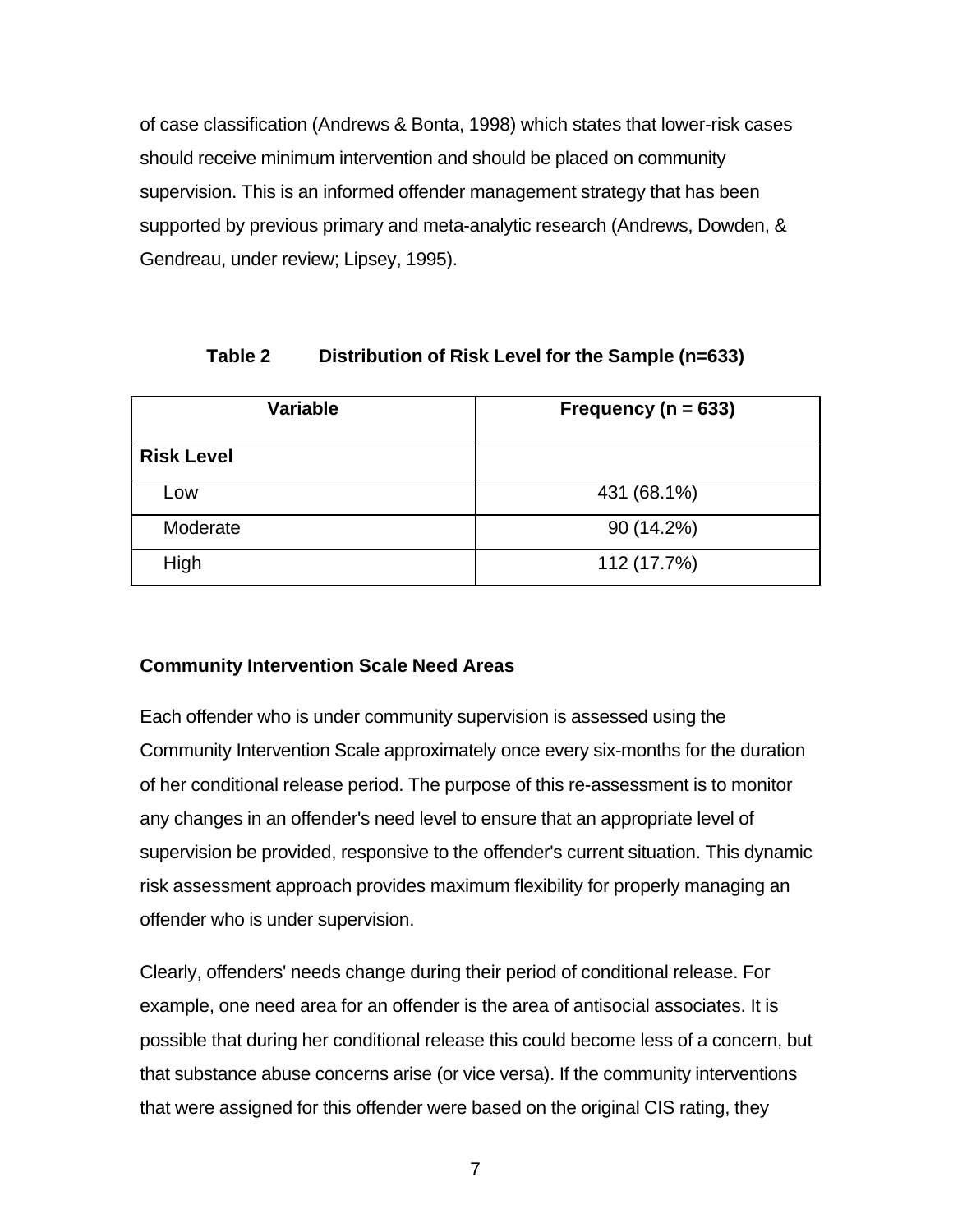would fail to target the most important and current criminogenic needs. Continually tracking changes in need level allows parole officers to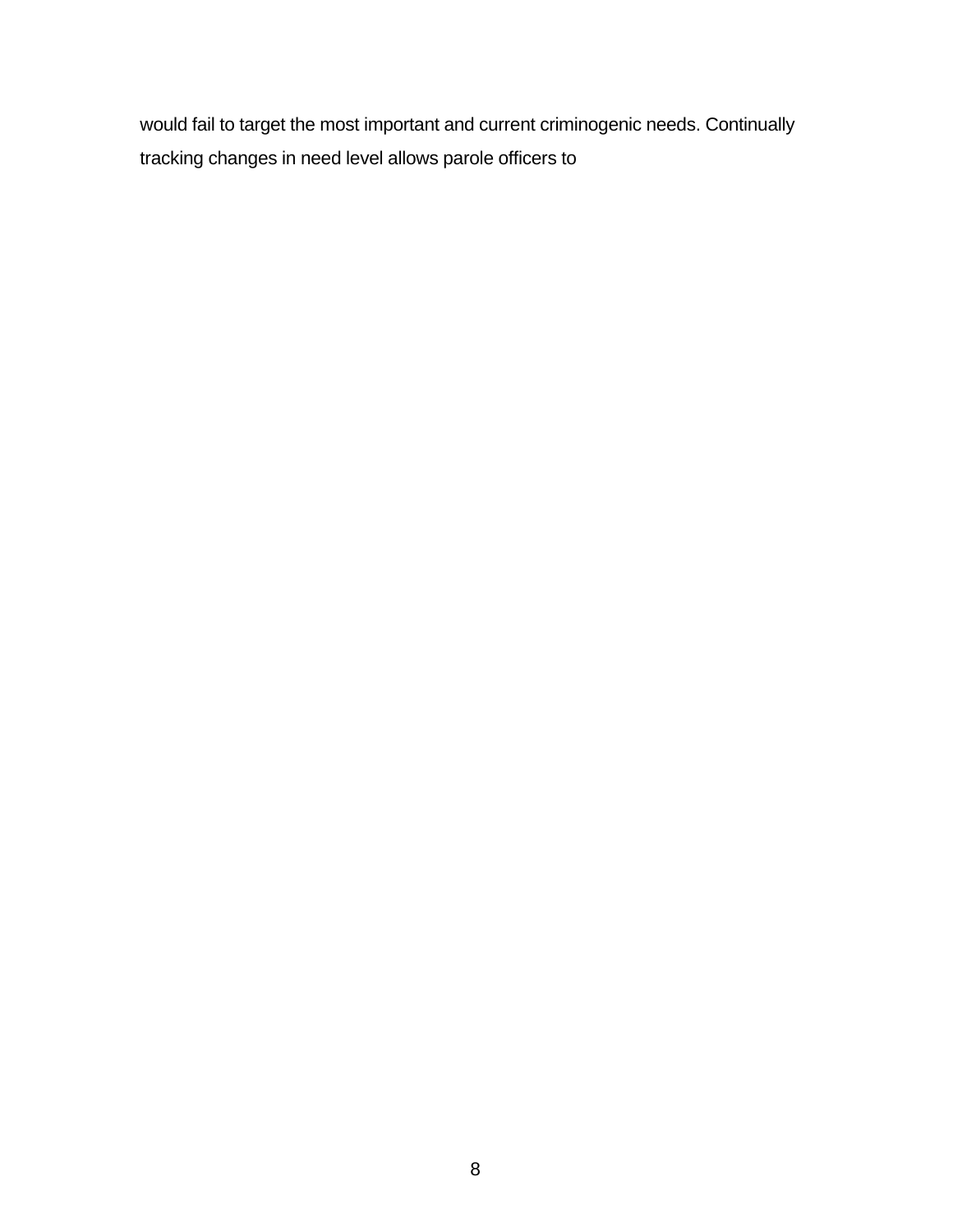intervene with offenders in a timely manner. Thus, such dynamic case management strategies should provide the greatest likelihood for success on release.

### **Changes in Criminogenic Need Across Assessments**

The purpose of the next section is to present the number of offenders who experienced a problem in each need domain during the four time periods outlined previously. The proportions of offenders who experienced a problem in each need domain over time are presented in Table 3. It should be noted that an offender could contribute to more than one time period. For example, offenders who were in the community for 24 months or more would contribute to the analyses for each of the four time periods.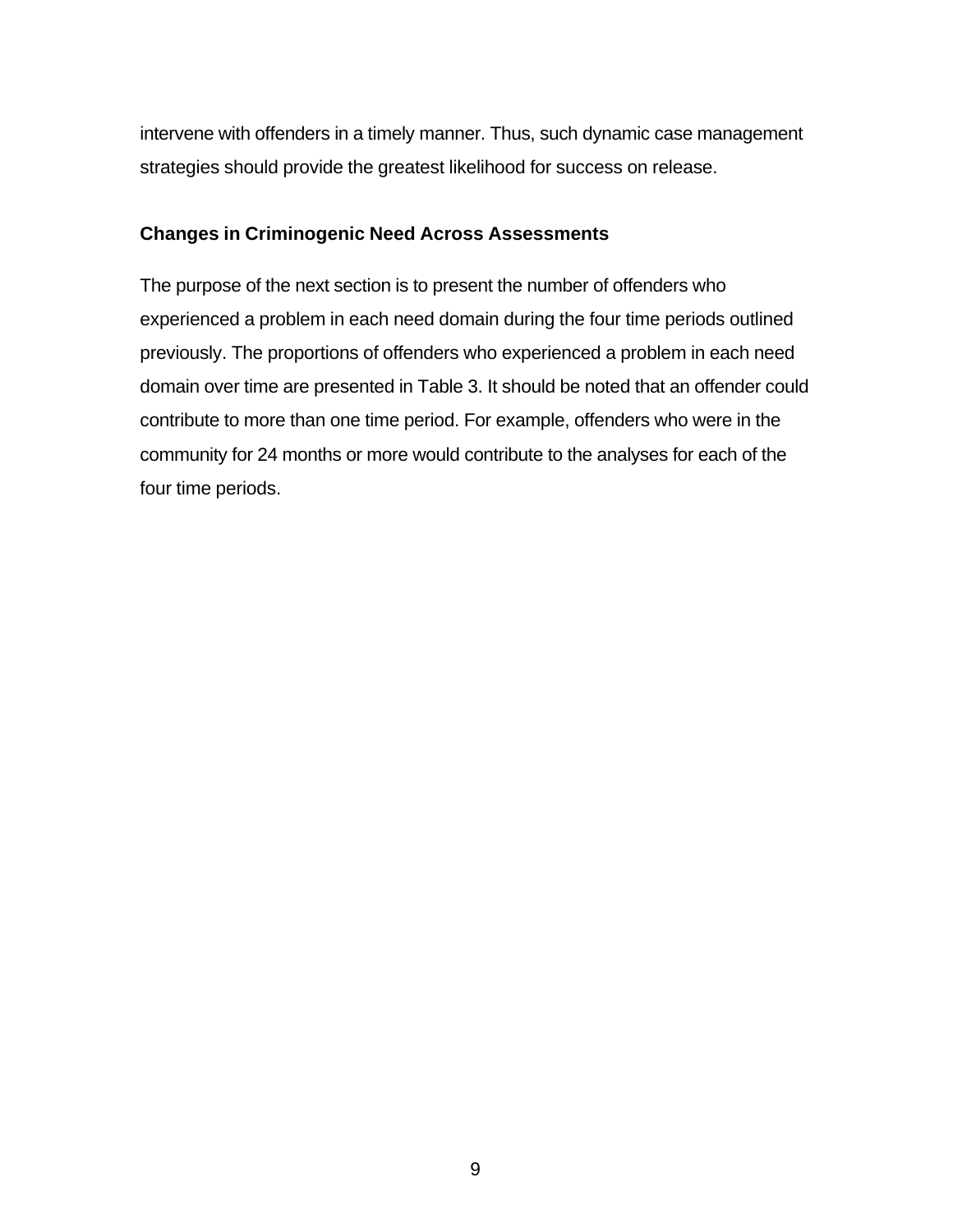# **Table 3 Proportion of Women Offenders who Experienced Problems in each Need Domain Across Different Time Periods**

| <b>Problem in Need Domain</b> | Time 1       | Time 2       | Time 3       | Time 4       |
|-------------------------------|--------------|--------------|--------------|--------------|
| <b>Associates</b>             |              |              |              |              |
| Yes                           | 48.4% (263)  | 41.2% (100)  | 31.6% (99)   | 24.0% (37)   |
| <b>No</b>                     | 51.6% (280)  | 58.8% (143)  | 68.4% (214)  | 76.0% (117)  |
| <b>Attitudes</b>              |              |              |              |              |
| Yes                           | $7.7\%$ (42) | $5.8\%$ (14) | $8.3\%$ (26) | $9.7\%$ (15) |
| <b>No</b>                     | 92.3% (501)  | 94.2% (229)  | 91.7% (287)  | 90.3% (139)  |
| <b>Community Functioning</b>  |              |              |              |              |
| Yes                           | 62.4% (339)  | 53.5% (130)  | 51.1% (160)  | 43.5% (67)   |
| <b>No</b>                     | 37.6% (204)  | 46.5% (113)  | 48.9% (153)  | 56.5% (87)   |
| <b>Employment</b>             |              |              |              |              |
| Yes                           | 73.7% (400)  | 65.0% (158)  | 53.4% (167)  | 52.6% (81)   |
| <b>No</b>                     | 26.3% (143)  | 35.0% (85)   | 46.6% (146)  | 47.4% (73)   |
| <b>Marital/Family</b>         |              |              |              |              |
| Yes                           | 53.4% (290)  | 48.6% (118)  | 43.5% (136)  | 33.8% (52)   |
| <b>No</b>                     | 46.6% (253)  | 51.4% (125)  | 56.5% (177)  | 66.2% (102)  |
| <b>Personal/Emotional</b>     |              |              |              |              |
| Yes                           | 69.4% (377)  | 66.3% (161)  | 59.1% (185)  | 62.3% (96)   |
| <b>No</b>                     | 30.6% (166)  | 33.7% (82)   | 40.9% (128)  | 37.7% (58)   |
| <b>Substance Abuse</b>        |              |              |              |              |
| Yes                           | 30.2% (164)  | 22.6% (55)   | 14.7% (46)   | 16.2% (25)   |
| <b>No</b>                     | 69.8% (379)  | 77.4% (188)  | 85.3% (267)  | 83.8% (129)  |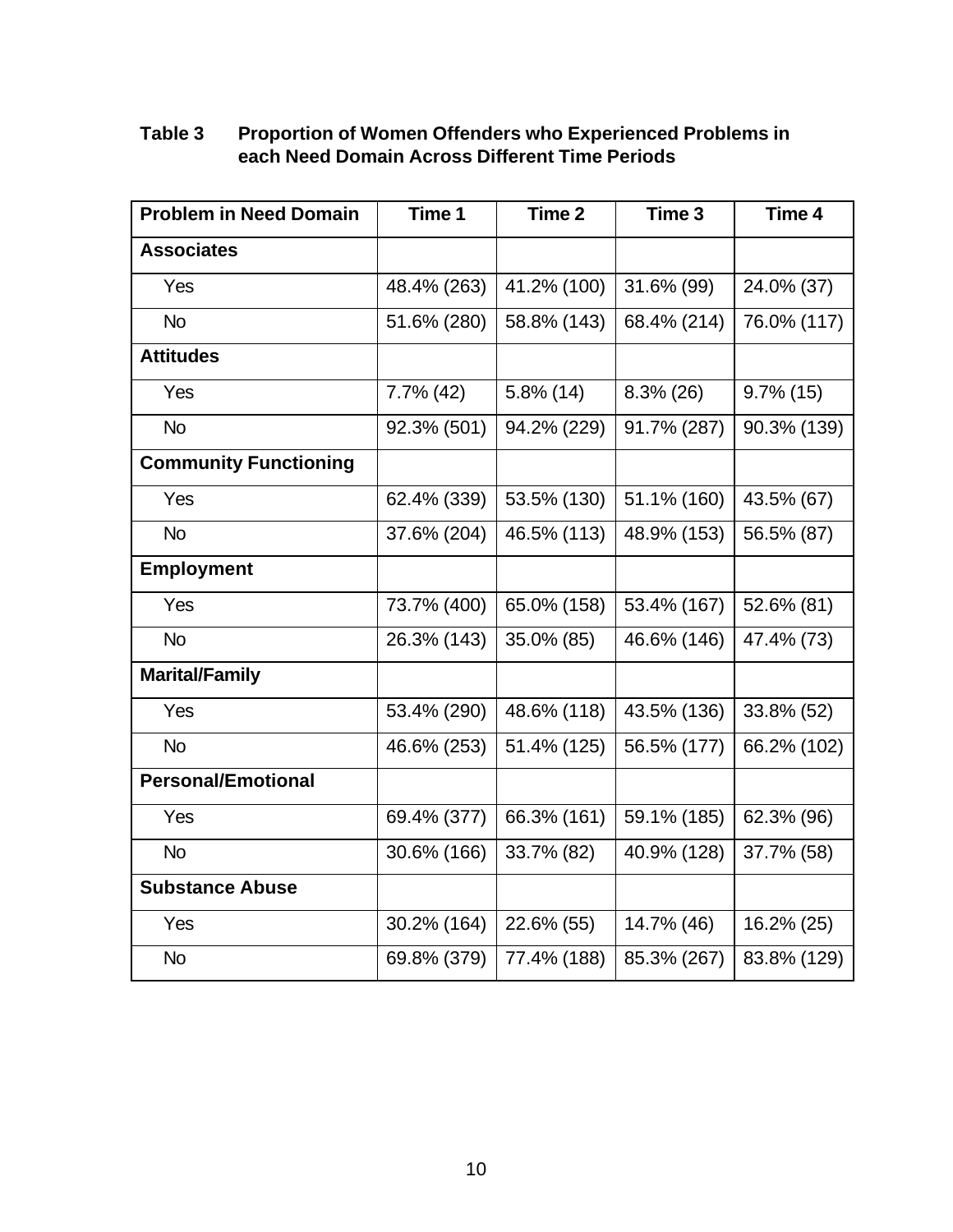Inspection of Table 3 reveals that women offenders experienced problems in many different need domains during their period of community supervision (with the exception of Attitudes). In addition, in most cases, the proportion of offenders who experienced problems in these areas diminished over time. This makes intuitive sense, as those with increased needs are more likely to be revoked or otherwise returned to prison.

Women offenders initially experienced the most problems in the employment domain at the six-month review period. Blanchette and Dowden (1998) reported a similar finding in their study of a smaller sample of federally sentenced women offenders in the community ( $n = 297$ ). In the present study, the employment domain demonstrated a clear and steady decline over time, with only 53% of offenders having a perceived need in this area after twenty-four months in the community, a reduction of 20%.

The majority (62.3%) of women who were supervised in the community during the study period experienced problems in the personal/emotional domain. More importantly, the proportion of offenders who experienced problems in this domain did not decline appreciably across the different assessment periods. Clearly, these problems did not ameliorate with time in the community.

One additional finding must also be highlighted. It has been argued that one of the primary criminogenic need areas for women offenders is in the area of substance abuse (Bloom & Covington, 1998; Dixon, 1998; Koons et al., 1997; Peugh & Belenko, 1999; Prendergast, Wellisch, & Wong, 1996). Surprisingly, however, relatively few women in this large sample were determined to have a problem in this area. This is particularly the case, especially when you focus in comparison to other need domains and for those women who are in the community for two years or more.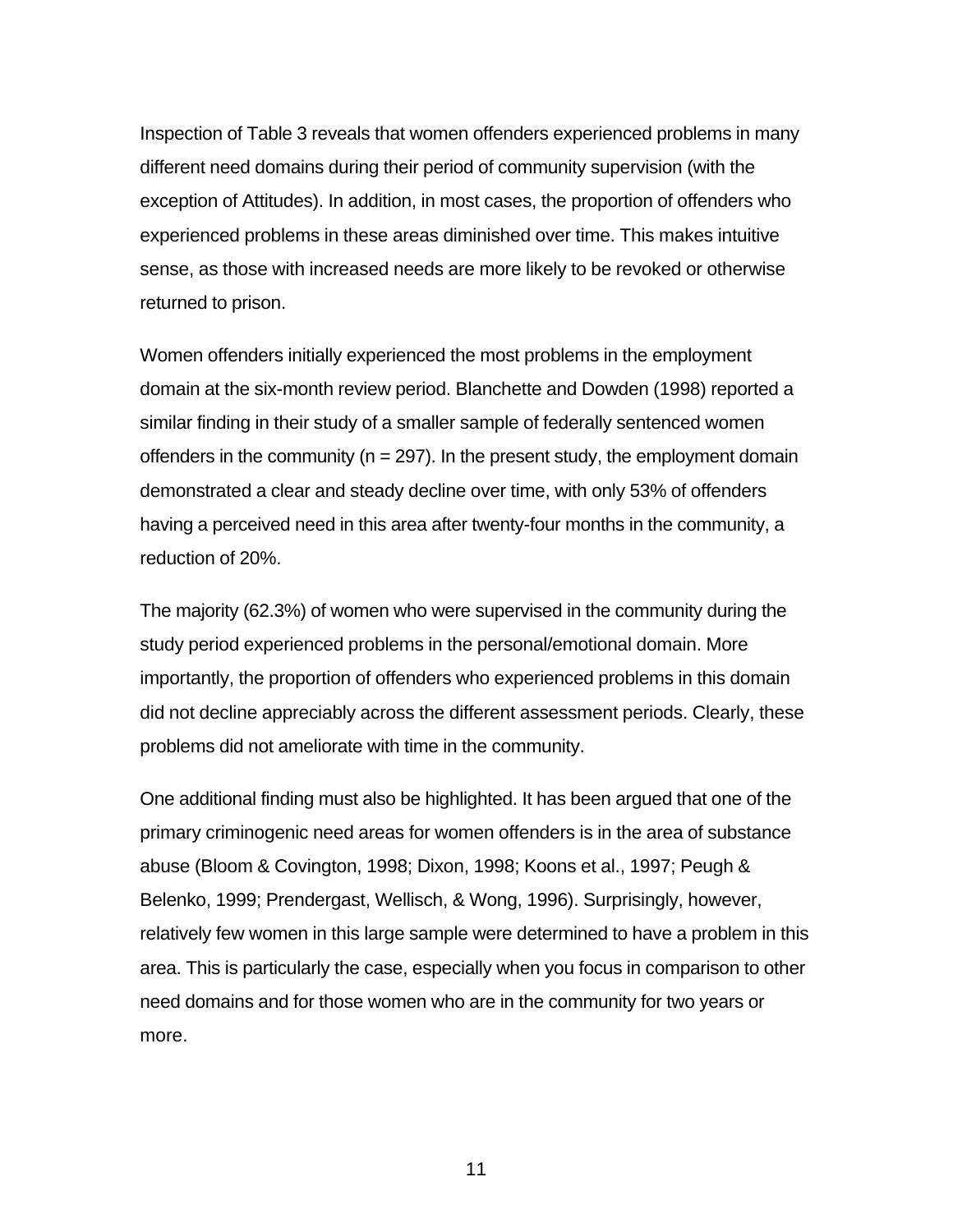Clearly, federally sentenced women offenders experience problems in several different need areas while under community supervision, although these diminish over time for those who remain in the community for an extended period of time. Accordingly, analyses were conducted to explore whether women offenders who experienced problems in each need domain were more likely to reoffend.

### **Need Ratings and Recidivism**

This section describes the utility of the CIS need assessments for predicting postrelease outcome. The relationship between the *final* need rating received by each offender and post-release outcome was examined through chi square analyses. The final need rating was operationally defined as either the rating received prior to revocation (if the offender was revoked) or the most recent one received before the end date of the study. We believed that this definition provided the most accurate assessment as it reflected the most proximal index of an offender's situation.

Interestingly, the results revealed that having a problem in each of the need domains (with the exception of marital/family) was associated with significantly higher rates of return to custody for any reason. Further, offenders who experienced problems in the associates, community functioning, personal/emotional and substance abuse domains were significantly more likely to be returned to custody for a violent offence during their conditional release period than those who did not experience such problems.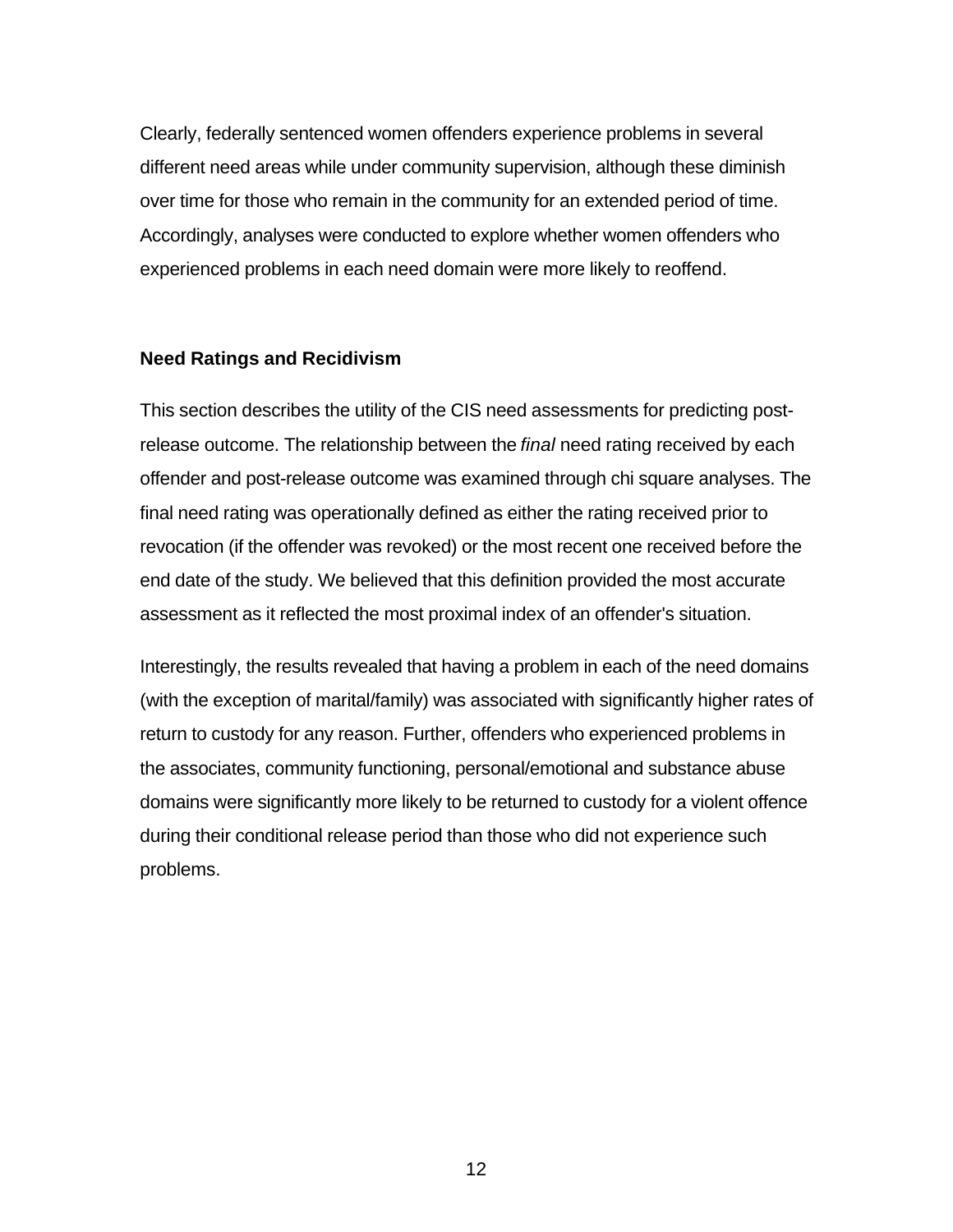| <b>Problem in Need Domain</b> | % General         | % Violent         |  |
|-------------------------------|-------------------|-------------------|--|
|                               | <b>Recidivism</b> | <b>Recidivism</b> |  |
| <b>Associates</b>             |                   |                   |  |
| Yes                           | 19.1%**           | $11.1%$ ***       |  |
| <b>No</b>                     | 10.8%             | 3.8%              |  |
| <b>Attitudes</b>              |                   |                   |  |
| Yes                           | 32.8%***          | 12.5%             |  |
| <b>No</b>                     | 12.1%             | 6.2%              |  |
| <b>Community Functioning</b>  |                   |                   |  |
| Yes                           | 18.6%***          | $9.0\%$ *         |  |
| <b>No</b>                     | 9.3%              | 4.3%              |  |
| <b>Employment</b>             |                   |                   |  |
| Yes                           | 17.8%***          | 8.0%              |  |
| <b>No</b>                     | 8.6%              | 4.9%              |  |
| <b>Marital/Family</b>         |                   |                   |  |
| Yes                           | 15.8%             | 8.1%              |  |
| <b>No</b>                     | 12.9%             | 5.8%              |  |
| <b>Personal/Emotional</b>     |                   |                   |  |
| Yes                           | 18.3%***          | $9.0\%**$         |  |
| <b>No</b>                     | 7.2%              | 3.0%              |  |
| <b>Substance Abuse</b>        |                   |                   |  |
| Yes                           | $22.4\%***$       | $11.2\%**$        |  |
| <b>No</b>                     | 11.2%             | 5.2%              |  |

# **Table 4 Rates of Recidivism Across Each of the CIS Need Domains.**

\*p<.05; \*\*p<.01; \*\*\*p<.001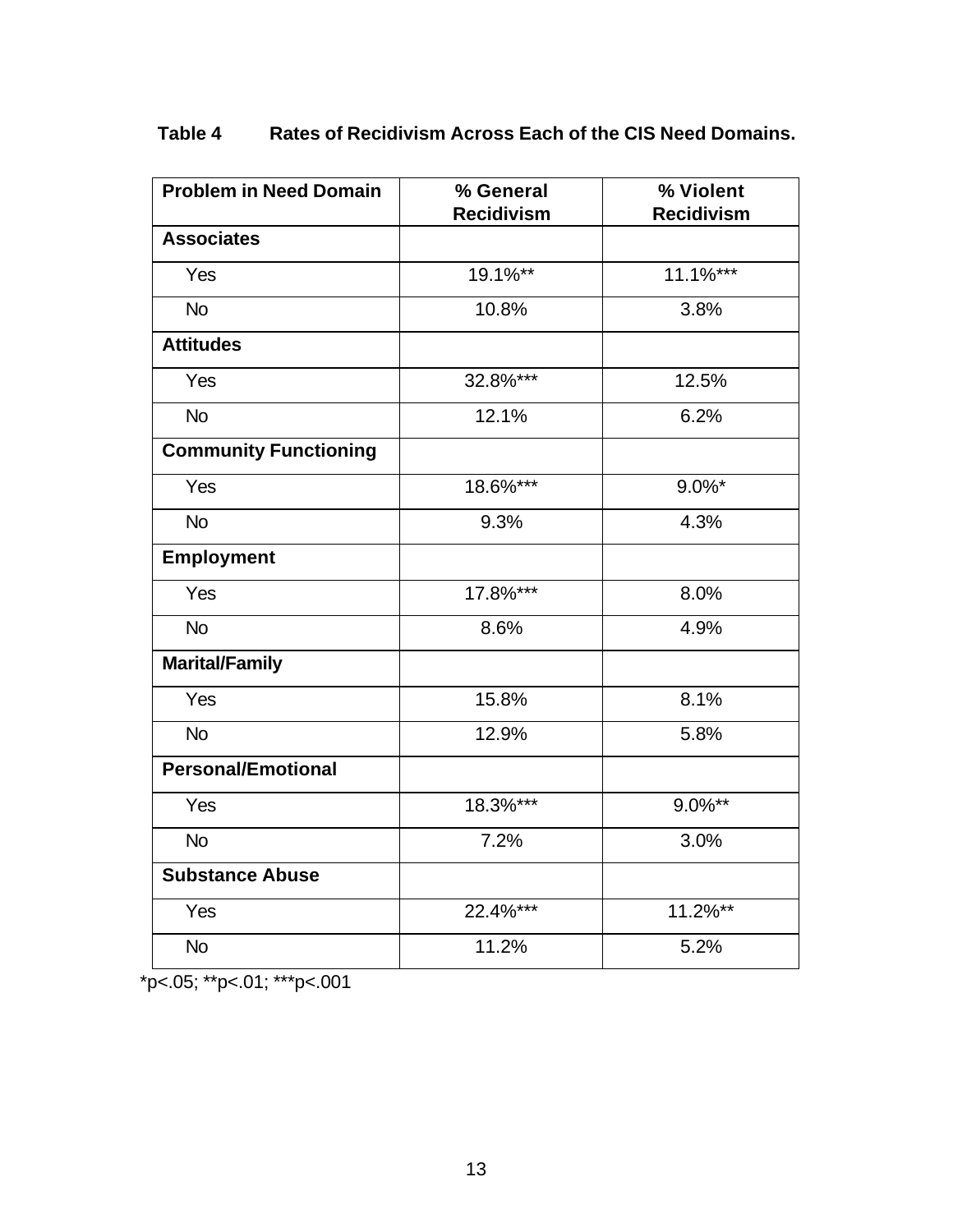### **Maximum Need Change and Recidivism**

Although correlating the most recent need rating with recidivism provided some interesting information regarding offender risk management in the community, this approach did not take full advantage of the available data. More specifically, the dynamic nature of the data enabled us to explore whether *changes* in these need areas were related to reoffending. Accordingly, additional analyses were conducted to examine whether the maximum change score received by an offender could significantly predict post-release outcome.

The first step involved assigning a numerical value to each of the need level ratings received by each of the offenders. The following coding values were assigned for each need level:

- $0 =$  Asset to community adjustment
- $1 = No$  need for improvement
- 2 = Some need for improvement
- 3 = Considerable need for improvement

For each offender included in the sample, a change score was calculated by examining the difference in need scores received between two consecutive time periods for each need domain (i.e. time 2 versus time 1, time 3 versus time 2, etc.). Consequently, positive need change scores identified an increased problem in the need domain while a zero or negative score indicated that the need area had not changed or had improved for the offender. Once these change scores were calculated, the maximum need change score was identified. The maximum need change was operationally defined as the largest change score that reflected an increased problem for an offender within a particular need domain (i.e. the largest positive change score).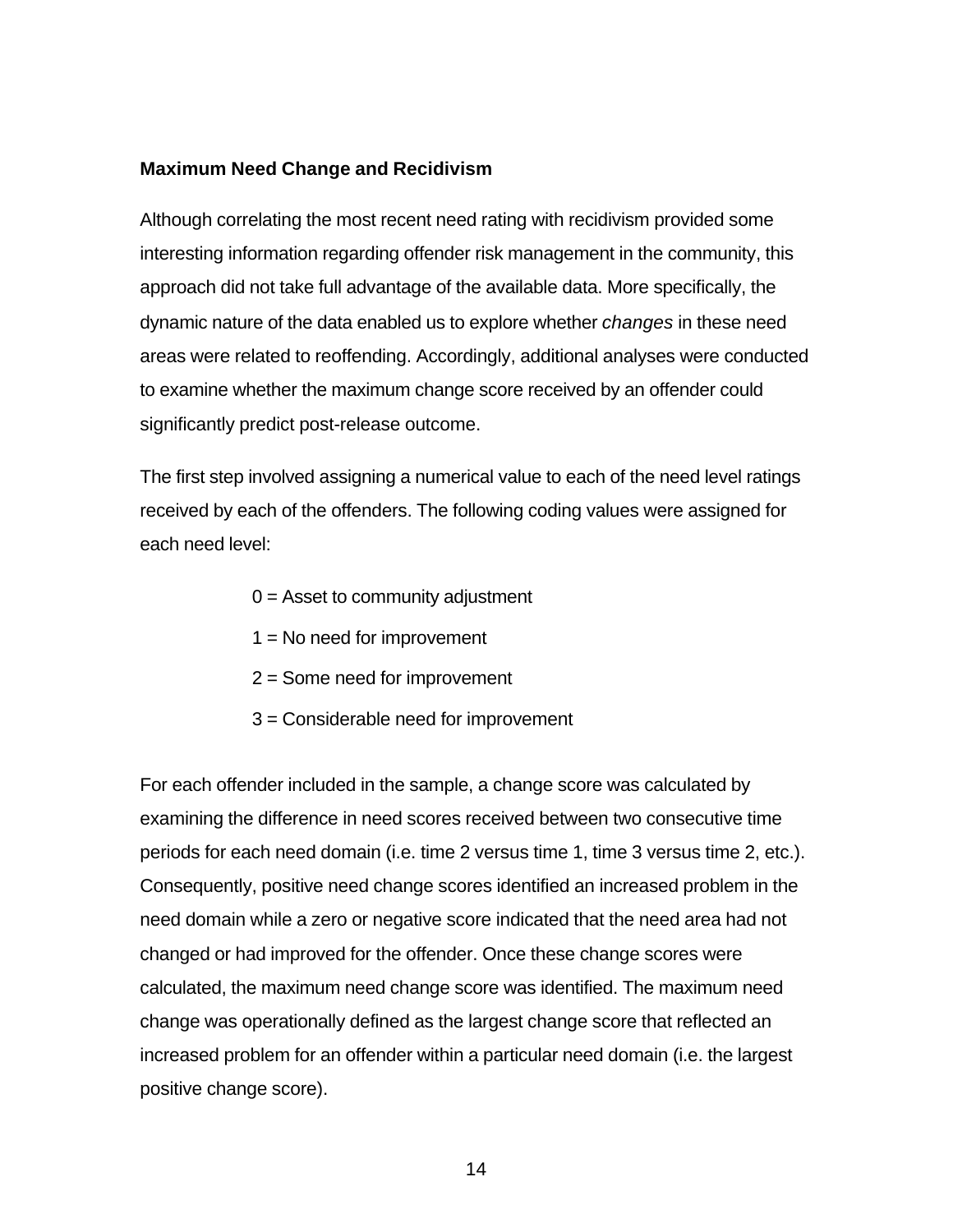The maximum need change scores were then correlated with recidivism. This determines whether offenders who experienced increased problems during their supervision period were more likely to recidivate.

The distribution of the maximum change in need scores for the offenders in this sample ranged from "0" to "2". These scores were classified as "no change", "moderate change" and "severe change". Not surprisingly, the maximum change score received had a significant impact on post-release outcome ( $\chi^2(2)$  = 10.01, p<.01) with increased change scores being associated with increased levels of recidivism. More specifically, individuals whose need scores did not change experienced the lowest rate of recidivism (5.1%) followed by those with moderate change (11.2%) and those with severe change (19.7%). These differences were statistically significant ( $\chi^2$  = 9.25, p<.005). This same trend was maintained when violent reoffending was the outcome measure of interest.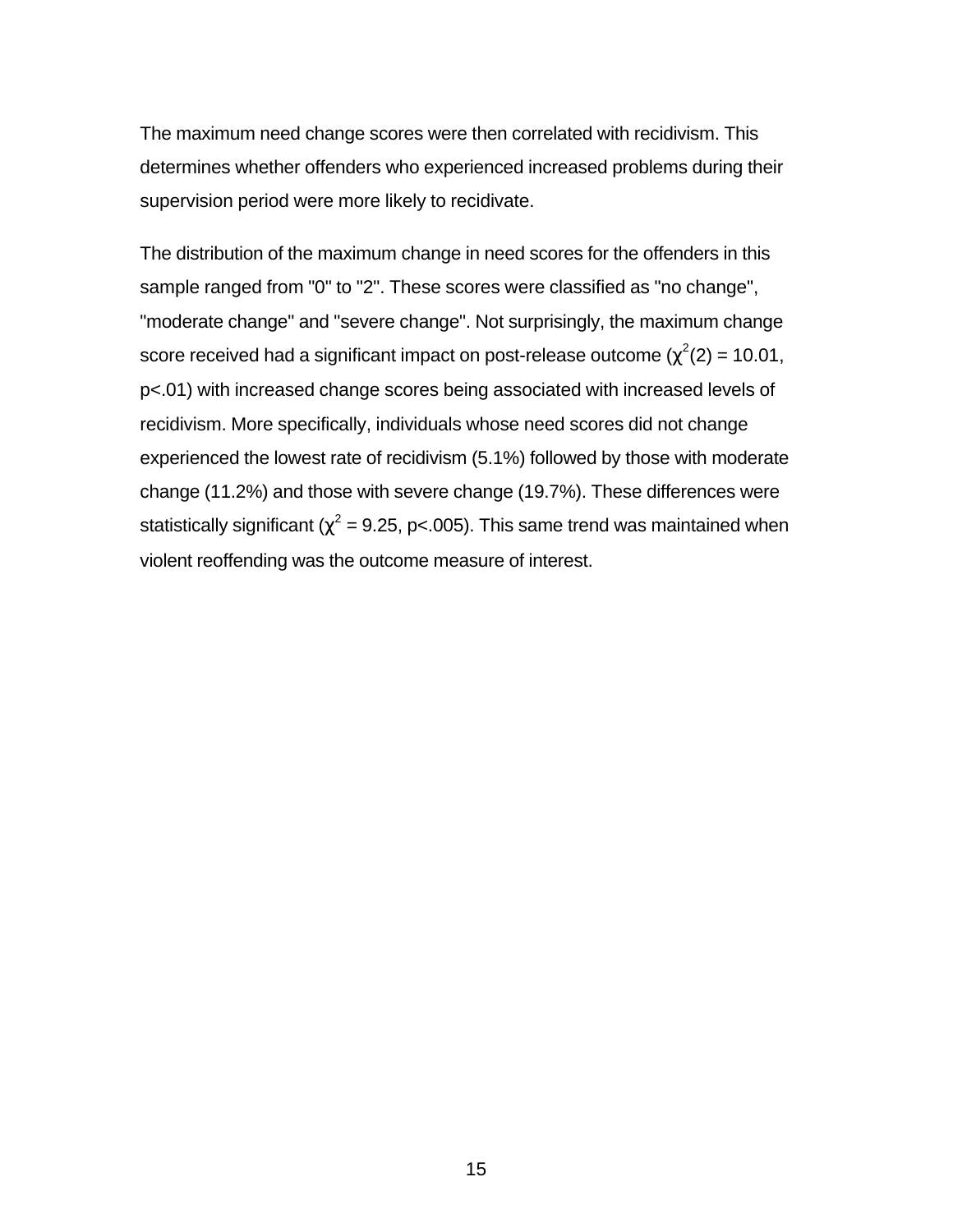#### **DISCUSSION**

The present study explored the need characteristics of federally sentenced women offenders on conditional release. That the majority of offenders under community supervision were low-risk cases suggests the Service is following effective correctional practice. This follows the theoretically based and empirically-validated risk principle of case classification which suggests that lower-risk cases should be assigned the lowest levels of service and supervision (Andrews & Bonta, 1998).

Since the primary purpose of this study was to explore changes in offender needs while they are in the community, several analyses were conducted in this area. The results revealed that women offenders experienced problems in a number of need areas during their conditional release and that these generally dissipated with time in the community. As stated previously, this finding was fairly intuitive and previous research (Motiuk, 1997) has also commented on this trend.

The need domains of the CIS also have important implications in terms of offender risk. The vast majority of the need areas assessed by the CIS were also related to post-release outcome and two of them (associates, personal/ emotional, and substance abuse) were related to violent recidivism. This suggests that knowledge of offender needs is critical for the effective management of offenders in the community.

Another interesting finding was that the proportion of women offenders who experienced substance abuse problems was quite small when compared to the other need domains. This finding, however, replicates research conducted by Blanchette and Dowden (1998) who reported that federally sentenced women offenders under community supervision did not experience as many problems with substance abuse as they did in other need areas such as the employment or personal/emotional domains.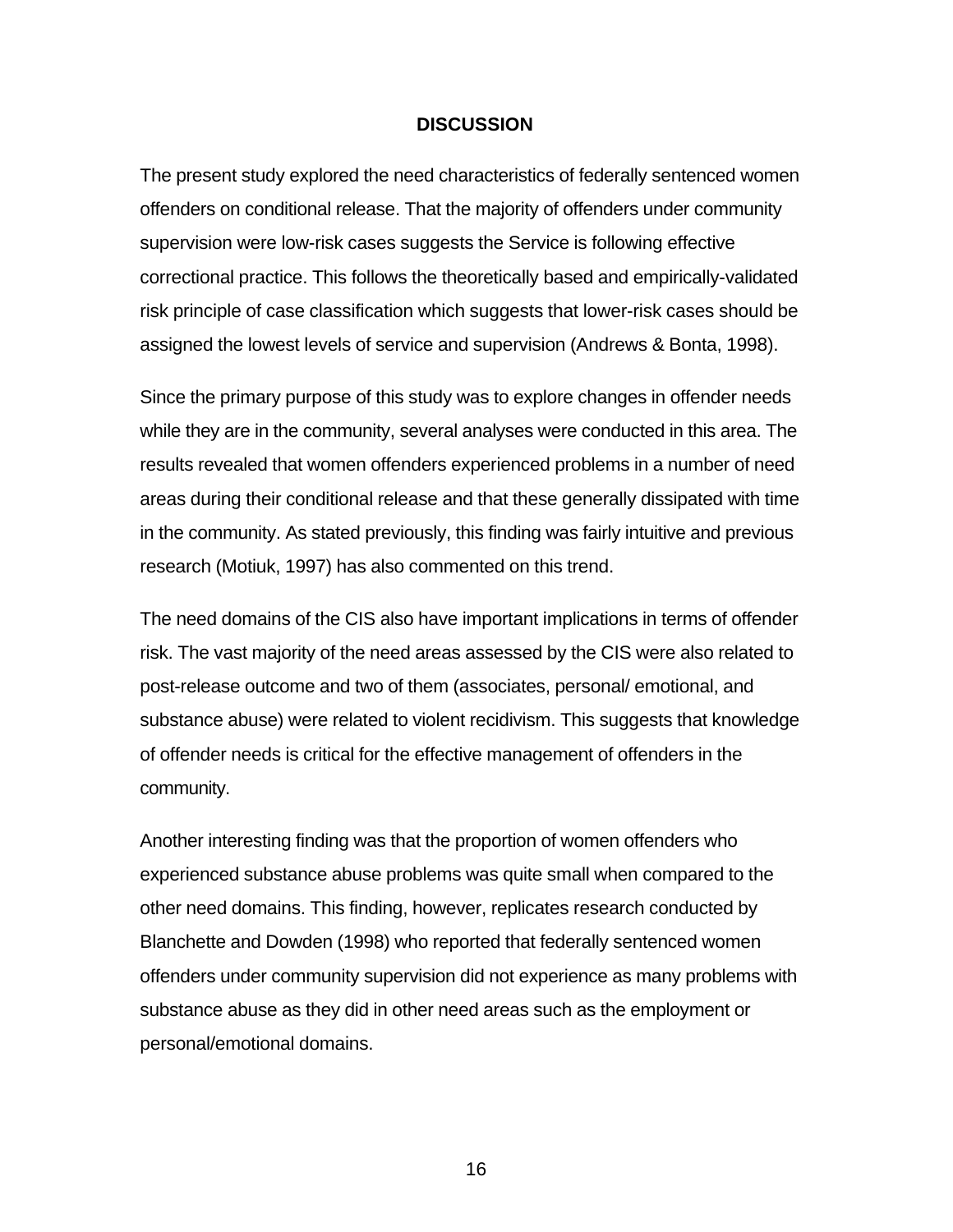The strong link between offender needs and post-release outcome highlights an extremely important offender management issue regarding the appropriate allocation of correctional resources in the community. Specifically, what strategy should be used to allocate available resources? An example may more effectively illustrate this point. The present research indicated that although a large proportion of women offenders experienced marital/family problems while under community supervision, these did not place them at an increased risk to reoffend. In contrast, very few women had problems in the attitude domain, yet these problems were significantly related to post-release failure. The dilemma, then, is whether resources should be allocated according to need or risk of recidivism? Presumably, providing correctional interventions for the relatively small number of offenders experiencing difficulty in the attitude domain should be more cost-effective. It may be that a hierarchical model of resource allocation is preferred whereby both need and risk are considered. Clearly, additional research is required; however, these are important considerations in terms of policy development.

Finally, the consideration of maximum change scores provided strong utility in the prediction of offender recidivism. Accordingly, this study demonstrates the value of *dynamic* need assessment given that increases in offender needs were linked with future criminal activity. These types of analyses have been recommended in order to augment the quality of the correctional treatment literature (Andrews, Zinger, Hoge, Bonta, Gendreau, & Cullen, 1990). Only when *changes* in need areas directly relate to post-release outcome will we move to the next generation in risk appraisals.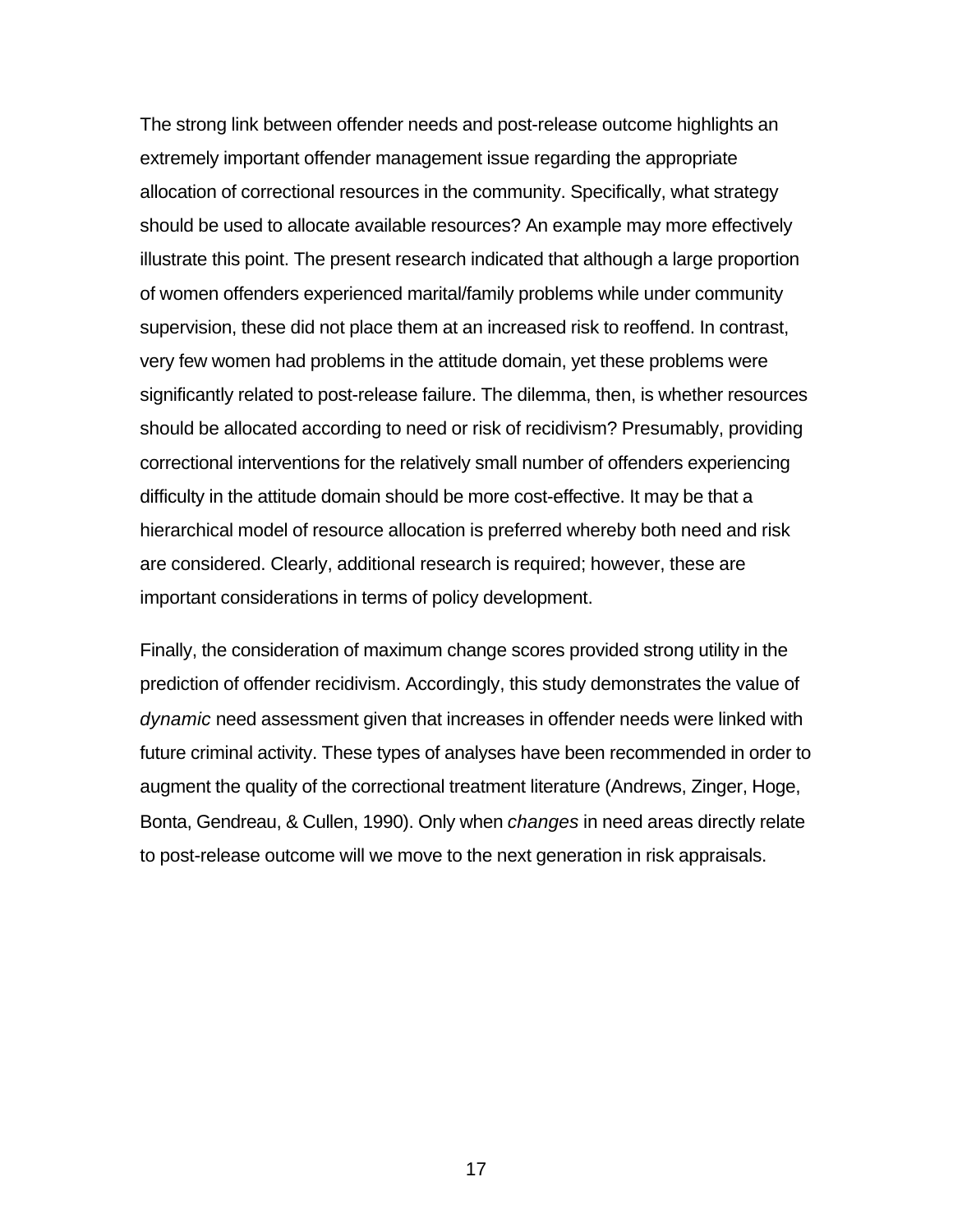### **DIRECTIONS FOR FUTURE RESEARCH**

This study has provided a preliminary overview of the characteristics of federally sentenced women offenders in the community and how standardized appropriate need assessment is related to post-release outcome. Although the current study preliminarily considered changes in need, there are other research questions that need to be addressed in the future.

Subsequent research must make a clear differentiation between the magnitude of the changes in the need levels. For example, an offender who goes from a rating of "no need for improvement" to "considerable need for improvement" should be scored differently than an offender who goes from "some need" to "considerable need." This difference in severity could be very important and may provide additional insight into the relationship between offender needs and recidivism.

An equally important point is that there should be a differentiation made between offenders who change from not having a problem in a particular area (i.e., asset to community adjustment or no need for improvement) and those who experience increased intensity of an existing problem. Clearer links must be made between dynamic need changes and recidivism, based on empirical findings.

Finally, the pattern of changes in offender need must also be longitudinally mapped. Certainly, changes in dynamic factors will likely not take place in a predetermined pattern. Also, it is possible that the severity and expression of certain offender needs varies over time. For example, the present study suggests that while the majority of offender needs decrease over time, problems in the personal/emotional domain do not. An improved understanding of these issues may facilitate community management of offenders. From the present research, offenders who have need ratings at all four time periods could be analyzed separately such that their patterns may be examined more carefully.

### **CONCLUSION**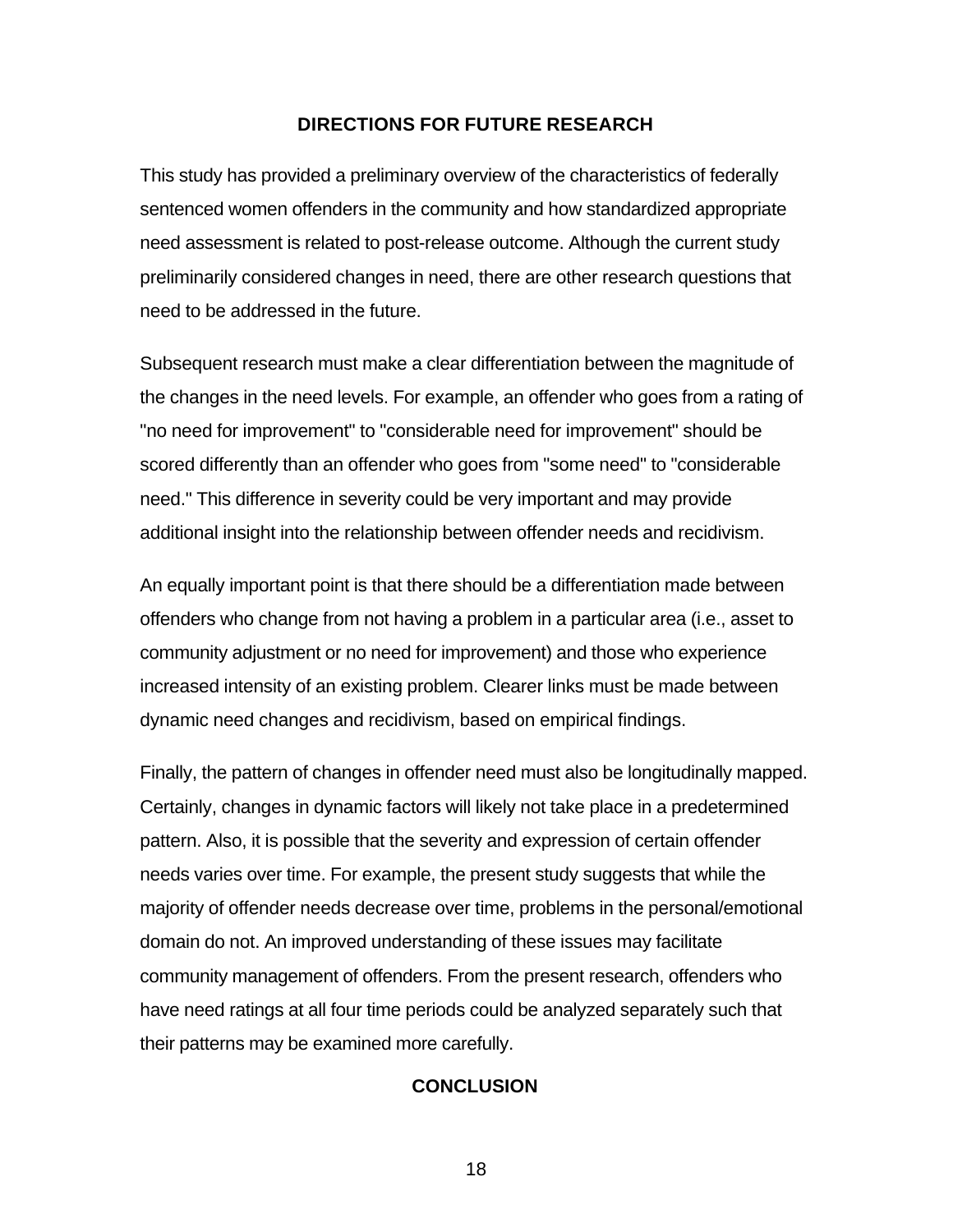The present study provided a comprehensive profile of federally sentenced women in the community. The preliminary evidence suggests that the CIS is a valid risk/needs assessment instrument for women offenders and that dynamic needs assessment is a critical case management consideration. It is hoped that future research will make further contributions to dynamic needs assessment, recidivism prediction and effective case management.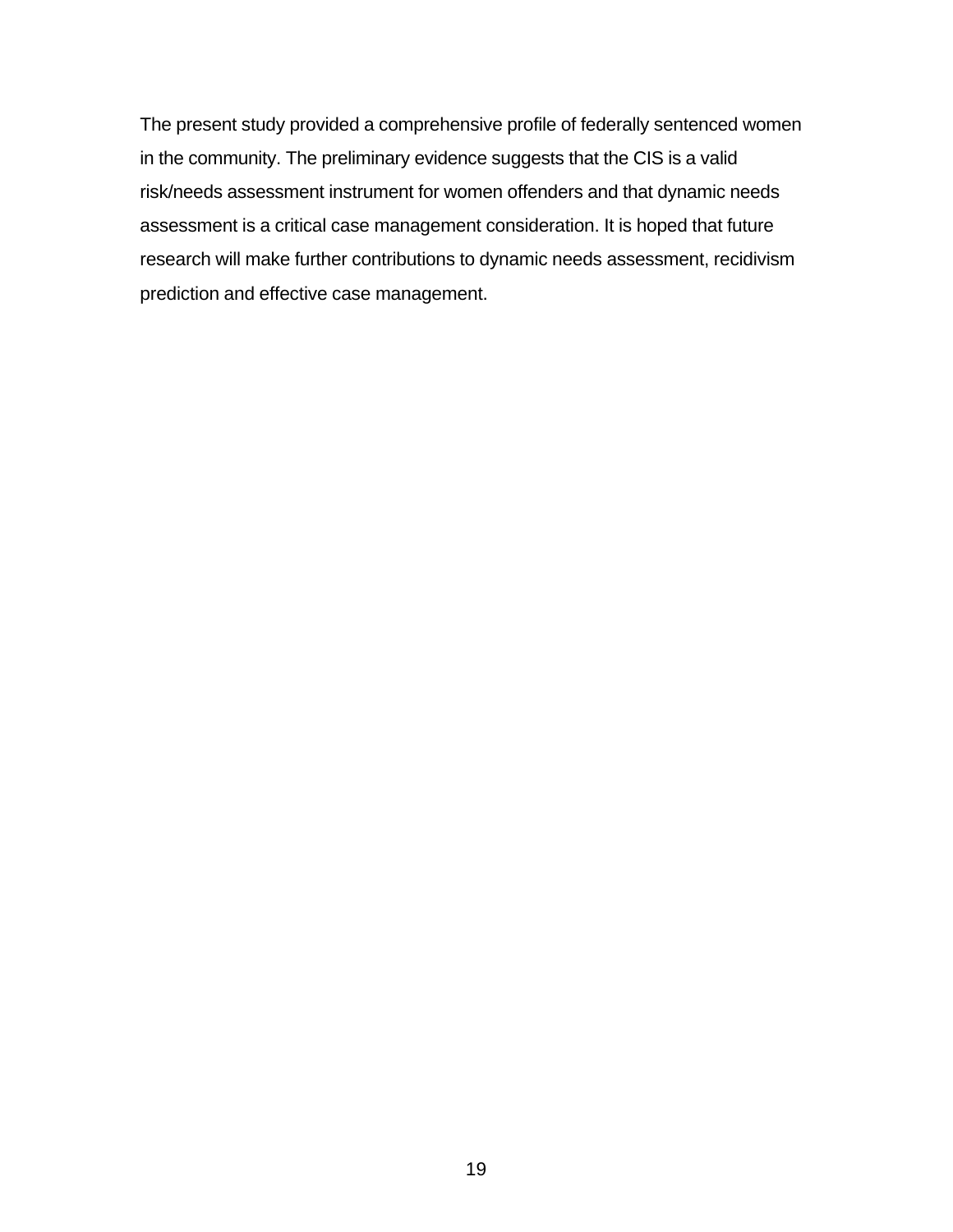### **REFERENCES**

- Andrews, D.A., & Bonta, J. (1995). *The Level of Service Inventory-Revised*. Multi-Health Systems Inc., Toronto, ON.
- Andrews, D.A. & Bonta, J. (1998). *The Psychology of Criminal Conduct*. Second Edition. Cincinnati, OH: Anderson.
- Andrews, D.A., Dowden, C., & Gendreau, P. (under review). *Clinically relevant and psychologically informed approaches to reduced re-offending: A metaanalytic study of human service, risk, need, responsivity and other concerns in justice contexts*. Manuscript submitted for publication.
- Andrews, D.A., Zinger, I., Hoge, R.D., Bonta, J., Gendreau, P., & Cullen, F.T. (1990). Does correctional treatment work? A clinically relevant and psychologically informed meta-analysis. *Criminology*, *28*, 419-429.
- Blanchette, K. (1997). Classifying female offenders for correctional interventions. *Forum on Corrections Research*, *9 (1)*, 36-41.
- Blanchette, K., & Dowden, C. (1998). A profile of federally sentenced women in the community: Addressing needs for successful reintegration. *Forum on Corrections Research*, *10 (1)*, 40-43.
- Bloom, B., & Covington, S. (1998, November). *Gender-specific programming for female offenders: What is it and why is it important?* Paper presented at the 50<sup>th</sup> Annual Meeting of the American Society of Criminology, Washington, DC.
- Brown, S.L. (1998). Dynamic factors and recidivism: What have we learned from the Case Needs Review Project? *Forum on Corrections Research*, *10 (3)*, 46- 51.
- Coulson, G., Ilacqua, G., Nutbrown, V., Giulekas, D., & Cudjoe, F. (1996). Predictive utility of the LSI for incarcerated female offenders. *Criminal Justice and Behavior*, *23*, 427-439.